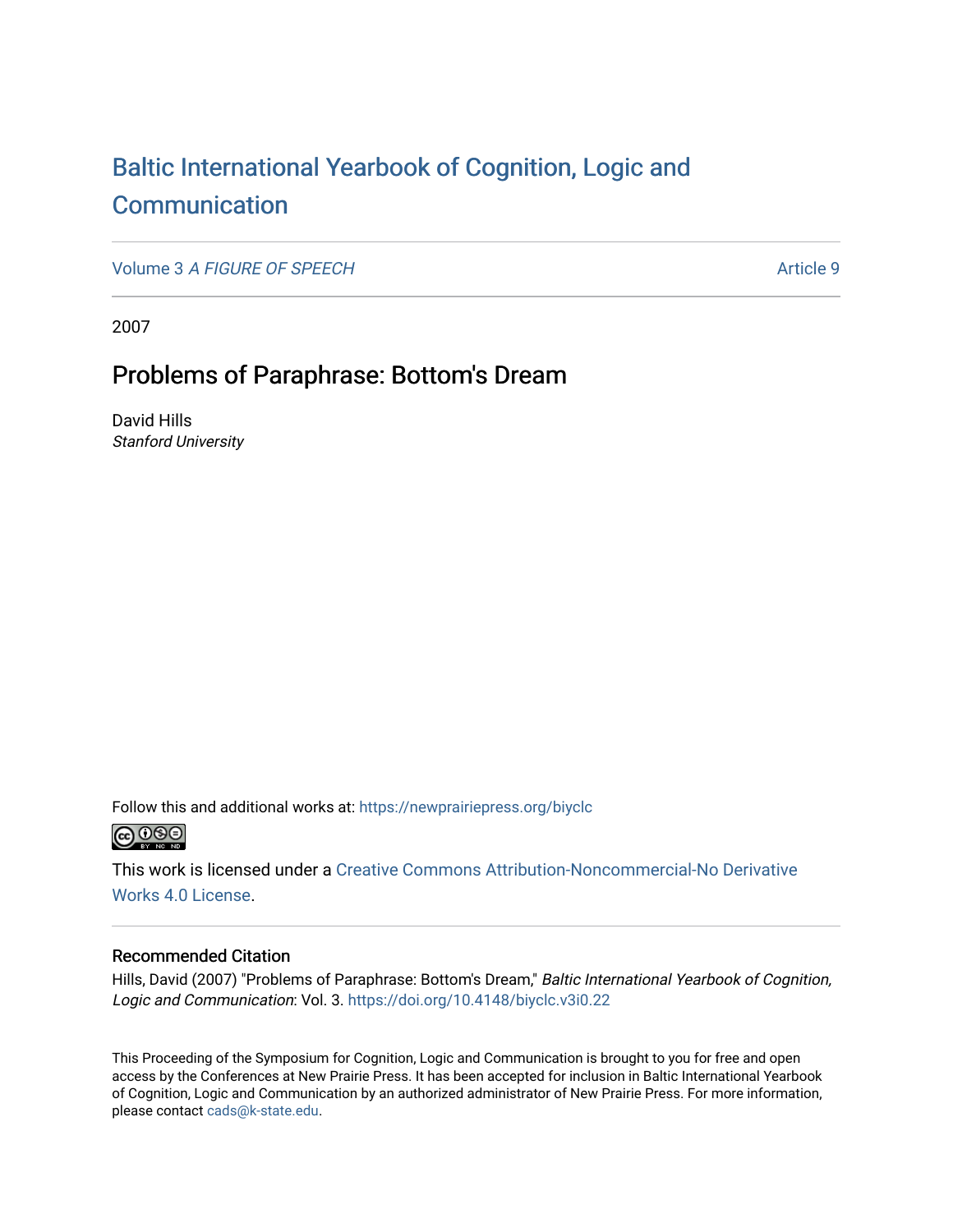The Baltic International Yearbook of Cognition, Logic and Communication

Vol. 3: *<sup>A</sup> Figure of Speech*

<span id="page-1-0"></span> August <sup>2008</sup>pages 1[-46](#page-23-0)

DAVID <sup>H</sup>ILLS Stanford University

### PROBLEMS OF <sup>P</sup>ARAPHRASE: <sup>B</sup>OTTOM'<sup>S</sup> <sup>D</sup>REAM

ABSTRACT: Philosophers and critics alike often contend that metaphors cannot or should not be paraphrased, ever. Yet <sup>a</sup> sim<sup>p</sup>le and decisive empirical argumen<sup>t</sup> — The Horse's Mouth Argu ment — suffices to show that many metaphors *can* be paraphrased without violating the spirit in which they were pu<sup>t</sup> forward in the first <sup>p</sup>lace. This argumen<sup>t</sup> leaves us with urgen<sup>t</sup> unanswered questions about the role of paraphrase in <sup>a</sup> more inclusive division of exegetical labor, about the tension between its notorious openendedness and its claim to *restate* something already *stated,* and about the relation between the content of <sup>a</sup> paraphrase and the content (or contents) of the metaphor the paraphrase purports to explain. But it leaves us in <sup>a</sup> position to state such questions moreclearly and hopefully than we could before.

*To Stanley Cavell*

#### **PARAPHRASE AND METAPHOR'S BOTTOMLESSNESS**

God's my life! Stolen hence, and left me asleep? <sup>I</sup> have had <sup>a</sup> most rare vision. <sup>I</sup> have had <sup>a</sup> dream, pas<sup>t</sup> the wit of man to say what dream it was. Man is but an ass if he go about to expound this dream. Methought <sup>I</sup> was — there is no man can tell what. Methought <sup>I</sup> was — and methought<sup>I</sup> had — but man is but <sup>a</sup> patched fool if he will offer to

say what methought <sup>I</sup> had. The eye of man hath not heard, the ear of man hath not seen, man's hand is not able to taste, his tongue to conceive, nor his heart to report, what my dream was. <sup>I</sup> will ge<sup>t</sup> Peter Quince to write <sup>a</sup> ballad of this dream: it shall be called "Bottom's Dream," because it hath no bottom. . . . *— <sup>A</sup> Midsummer Night's Dream,* IV, i, 204-215.

And we speake wysdome among them that are perfecte: not the wysdome of this world, neither of the chiefest of this world which come to nought. But we speake of the wysdome of God, which is hid, in <sup>a</sup> mysterie, to wit, that secret wisdome, which God ordeyned before the world, vnto our <sup>g</sup>lorie. Which wysdome none of the heads of this world knewe; for had they knowen it, they wolde not have crucified the Lord of <sup>g</sup>lorie. *But we preache as it is written, Things which eye hath not sene, and eare hath not heard, neither haue entred into mans mynde, which things God hath prepared for them that loue hym. But God hath opened them*unto us by his Sprite, for the Spirite searcheth all things, yea, *the bottom of Goddes secretes.* For what man knoweth the things of <sup>a</sup> man: saue the sprite of <sup>a</sup> man which is with him? euen so the things of God knoeth no man but the Spirite of God. — <sup>I</sup> Corinthians 2, as rendered in the Geneva NewTestament of [1](#page-21-0)557<sup>1</sup>

**1.**

In *<sup>A</sup> Midsummer Night's Dream,* <sup>a</sup> weaver named Nick Bottom takes to the woods with several of his fellow craftsmen to rehearse the fractured version of *Pyramis and Thisbe* they hope to perform at the wedding of Theseus, Duke of Athens, to the conquered Amazon Queen Hippolyta. While awaiting his cue, Bottom is transformed, *translated* as Peter Quince rather nicely puts it, turned into an ass from the neck up, by the intervention of Robin Goodfellow, a.k.a. Puck, servant to Oberon, king of the fairies. Oberon has been feuding with his queen Titania, and at his command Puck squeezes into her eyes as she sleeps <sup>a</sup> juice with the power to make her fall desperately in love with the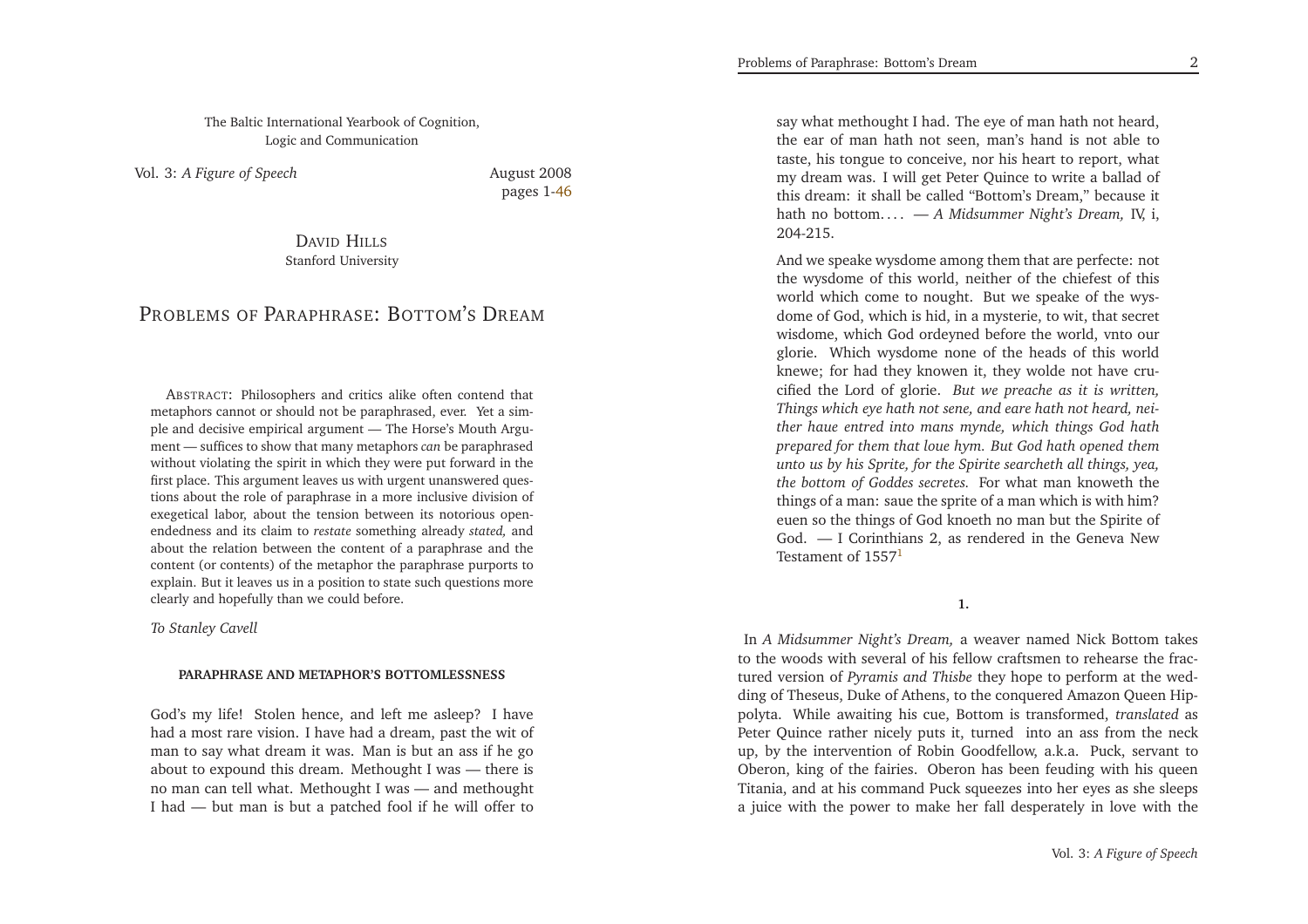first living creature she sees when she awakens. As things fall out, this creature proves to be the translated Bottom. So Bottom was in fact wide awake throughout his so-called dream, wherein he proves more convincing in his involuntary role of ass than he will ever be in his voluntary role of Pyramus. What I've quoted are words Bottom speaks to himself when he awakens from <sup>a</sup> subsequent dreamless sleep with his old head restored to him, full of confused and fragmentary memoriesof what befell him in the woods the previous night.

Bottom quickly concludes that this dream of his won't admit of ex<sup>p</sup>lanation or exposition — "Man is but an ass if he go about to expound this dream" — but that it needs and deserves <sup>a</sup> ballad instead, <sup>a</sup> ballad he proposes to commission from his friend Peter Quince, as if such <sup>a</sup> marvelous work of unconscious art deserved <sup>a</sup> more consciously composed companion work to preserve, extend, and celebrate its wonders. He associates these conclusions of his about the proper response to his vision with its *bottomlessness,* <sup>a</sup> feature we might try to understand intwo very different ways*.*

- (a) First Possibility: *<sup>A</sup>* bottom is the wooden core to the skein of wool that *Nick* Bottom would routinely employ in his day job as weaver. If this is the sort of bottom that Bottom's dream lacks, the sensible-sounding effort to reach <sup>a</sup> simple solid core at the center of his vision by patiently unwinding the twisted and colorful spectacle at its manifest surface would leave one with nothing but <sup>a</sup> tangle of discarded yarn. In this specific sense, Bottom's vision would be baseless, empty, vain — however precious we may findit if we don't ask it to mean anything.
- (b) Second Possibility: <sup>A</sup> vision we *can* ge<sup>t</sup> to the bottom of (with God's help) is the divine mystery or secret of human salvation declared by St. Paul in the well-known passage from <sup>1</sup> Corinthians that Nick Bottom echoes (and mangles) in his speech. God opens this secret to us by his spirit in <sup>a</sup> manner that bypasses messy appeals to human eyes or ears or reasonings or imaginings. Deep as it is, we may <sup>p</sup>lumb *this* secret to its very bottom once and for all by merely opening our hearts to it — or so Paul assures us. Now however wonderful Bottom's vision may be, it is utterly unlike the divine vision of which Paul speaks. For one thing, its contentis vividly and memorably profane. For another, it depends richly

<span id="page-2-0"></span>but strangely on the standard human cognitive faculties Paul professes to do without. Richly, since Bottom's vision is an affair of the eyes and ears and hands and tongue, not or not merely an affair of the heart. Strangely, since Bottom's vision confounds the standard roles of standard cognitive faculties to puzzling and striking effect; it is <sup>a</sup> vision wherein we must do our best to hear with our eyes, see with our ears, taste with our hands, conceive with our tongues, and repor<sup>t</sup> with our hearts. (Poems require just these stunts of us on <sup>a</sup> regular basis.) If we wish to see *further* into such <sup>a</sup> vision — it isn't the sort of thing we ever could see *all the way* into — we must conjure it back and contrive to re-enter it. Attempting to pack its <sup>g</sup>ist into inevitably inadequate expository language won't really help. To understand it is to reinhabitit.

Take your <sup>p</sup>ick: "no bottom because no foundation, [or] no bottom because unfathomably profound," as Harold F. Brooks puts it in the in-troduction to his edition of the play.<sup>[2](#page-21-1)</sup>

The manifest content of Bottom's "dream," approximately and in part, is that Bottom is (or recently was) an ass. So issues about the proper treatment of Bottom's waking vision inevitably call to mind the corresponding issues about the proper treatment of the verbally managed waking visions known as metaphors: should we expound them, or should we conjure them back by writing ballads in their honor? Can we expound Bottom's dream (by expounding its manifest content) or its companion metaphor "Bottom is an ass" (by expounding its literal meaning so as to disclose some metaphorical content or truth condition) without making asses of ourselves in the process? Or does the inherent bottomlessness of dream and metaphor alike preclude anythingof the sort?

 At the beginning of one of the finest <sup>p</sup>hilosophical essays on metaphor, Davidson says:

Metaphor is the dreamwork of language, and like all dreamwork, its interpretation reflects as much on the interpreter as on the originator. The interpretation of dreams requires collaboration between <sup>a</sup> dreamer and <sup>a</sup> waker, even if they be the same person; and the act of interpretation is itself <sup>a</sup>work of the imagination. So too understanding <sup>a</sup> metaphor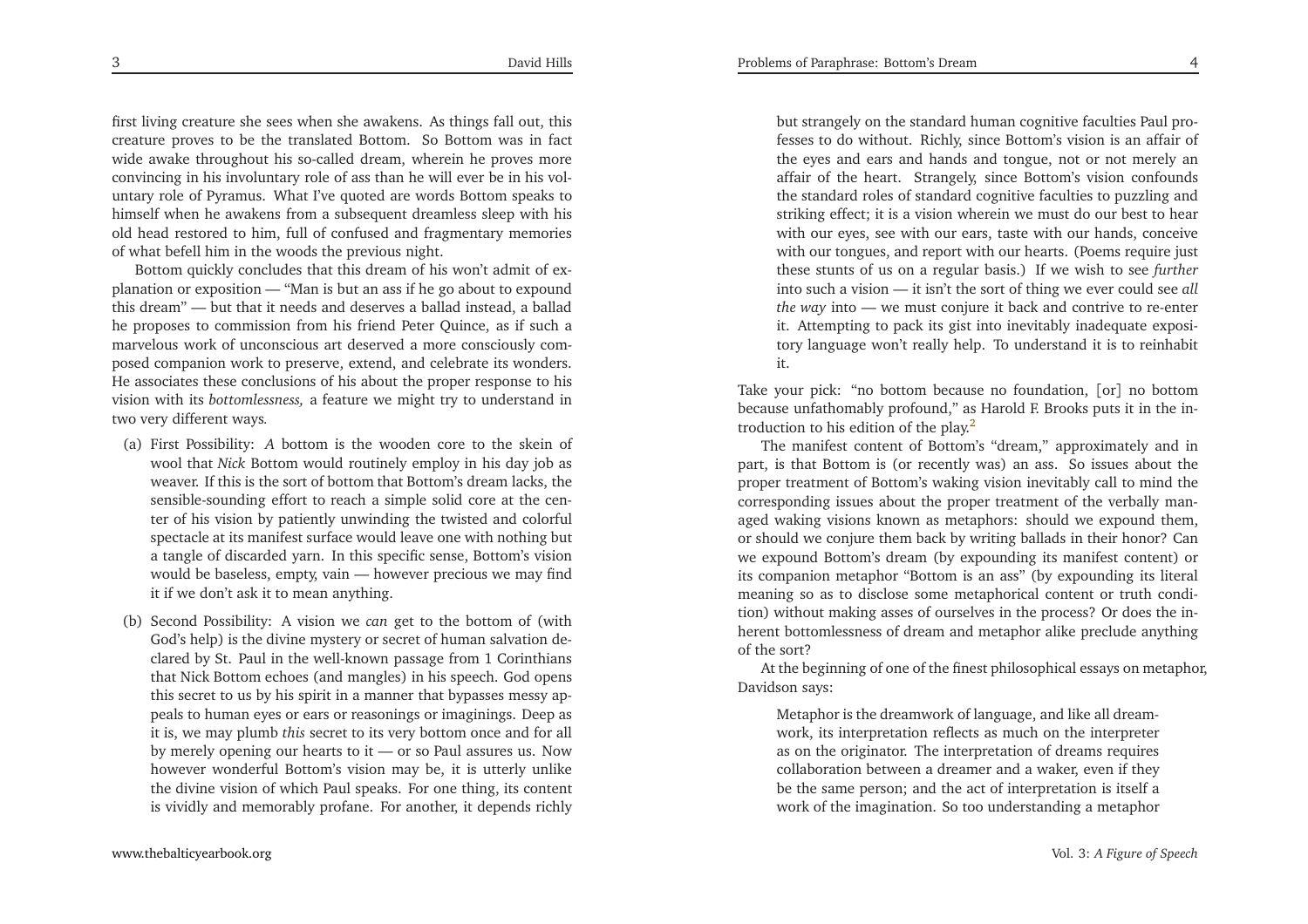<span id="page-3-2"></span>is as much <sup>a</sup> creative endeavor as making <sup>a</sup> metaphor, andas little guided by rules.<sup>[3](#page-22-0)</sup>

<sup>I</sup> agree <sup>a</sup> metaphor is like <sup>a</sup> dream, in that its interpretation is <sup>a</sup> creative enterprise and <sup>a</sup> collaborative one. <sup>I</sup> even agree with Davidson's companion contention that <sup>a</sup> metaphor is like <sup>a</sup> joke, in that we must relish it and appreciate it in order to understand it. Yet <sup>I</sup> take the interpretation of metaphors to be guided by rules, albeit rules of <sup>a</sup> special and difficult-to-elicit kind, offering <sup>a</sup> special and difficult-to-elicit kind of guidance. This is linked with my sense that despite everything Davidson says to the contrary, <sup>a</sup> proper interpretation of <sup>a</sup> metaphor *can* take the form of an exposition or paraphrase — needn't take the form of anythe form of an exposition or paraphrase — *needn't* take the form of any-<br>thing remotely like a ballad. As for bottomlessness, I'll have more to say about that shortly.

<span id="page-3-1"></span>**2.**

One thing we sometimes do in order to demonstrate that we understand <sup>a</sup> particular metaphor or to indicate how we understand it is *paraphrase* the metaphor in question. In <sup>a</sup> famous passage from his extraordinaryearly essay "Aesthetic Problems of Modern Philosophy,"<sup>[4](#page-22-1)</sup> Stanley Cavell writes:

Now suppose <sup>I</sup> am asked what someone means who says, "Juliet is the sun." . . . <sup>I</sup> may say something like: Romeo means that Juliet is the warmth of his world; that his day begins with her; that only in her nourishment can he grow. And his declaration suggests that the moon, which other lovers use as an emblem of their love, is merely her reflected light, and dead in comparison; and so on. In <sup>a</sup> word, <sup>I</sup>paraphrase it.

Asked in the same spirit what someone means who says *<sup>a</sup> work is thedeath mask of its conception*, [5](#page-22-2) <sup>I</sup> may say something like:

Benjamin means that <sup>a</sup> work (of prose) is the *enduring yet lifeless trace* of the idea that produced it; <sup>a</sup> *permanen<sup>t</sup> reminder,* in fact <sup>a</sup> *souvenir,* of that idea; and so on.

Cavell continues:

Moreover, if <sup>I</sup> could not provide an explanation of this form, that is <sup>a</sup> very good reason, <sup>a</sup> perfect reason, for supposing that <sup>I</sup> do not know what it means. Metaphors are paraphrasable.

<span id="page-3-0"></span>He takes paraphrasability to differentiate metaphors from stretches of fully literal prose (on the one hand) and uses of language possessing various other kinds of poetic ambition and interest (on the other). <sup>A</sup> footnote Cavell added when he reprinted the <sup>p</sup>iece clarifies this claimsomewhat:

<sup>I</sup> should have made it more explicit that throughout this essay <sup>I</sup> am using "paraphrase" to name solely that specific form of account which suits metaphors (marked, for exam<sup>p</sup>le, by its concluding sense of "and so on.") So when <sup>I</sup> say that stretches of literal prose "cannot be paraphrased,"<sup>I</sup> mean to imply the specification ". . . in *that* way."

Cavell goes on:

Two points now emerge: (1) The "and so on" which ends my example of paraphrase is significant. It registers what William Empson called the "pregnancy" of metaphors, the burgeoning of meaning in them. [This helps to differentiate metaphors from the corresponding similes.] If you say "Juliet is like the sun," . . . the drive of it leads me to expec<sup>t</sup> you to continue by saying in what definite respects they are like (similes are just <sup>a</sup> little bit pregnant); and, in comple ment I *wait* for you to tell me what you mean, to deliver your meaning, so to speak. It is not up to me to find as much as <sup>I</sup> can in your words. The over-reading of metaphors so often complained of, no doubt justly, is <sup>a</sup> hazard they must run for their high interest. (2) To <sup>g</sup>ive the paraphrase, to understand the metaphor, <sup>I</sup> must understand the ordinary or dictionary meanings of the words it contains, and understand that they are not there being used in their ordinary way, that the meanings they invite are not to be found opposite them in <sup>a</sup> dictionary. In this respec<sup>t</sup> the words inmetaphors function as they do in idioms [*fall flat on one's*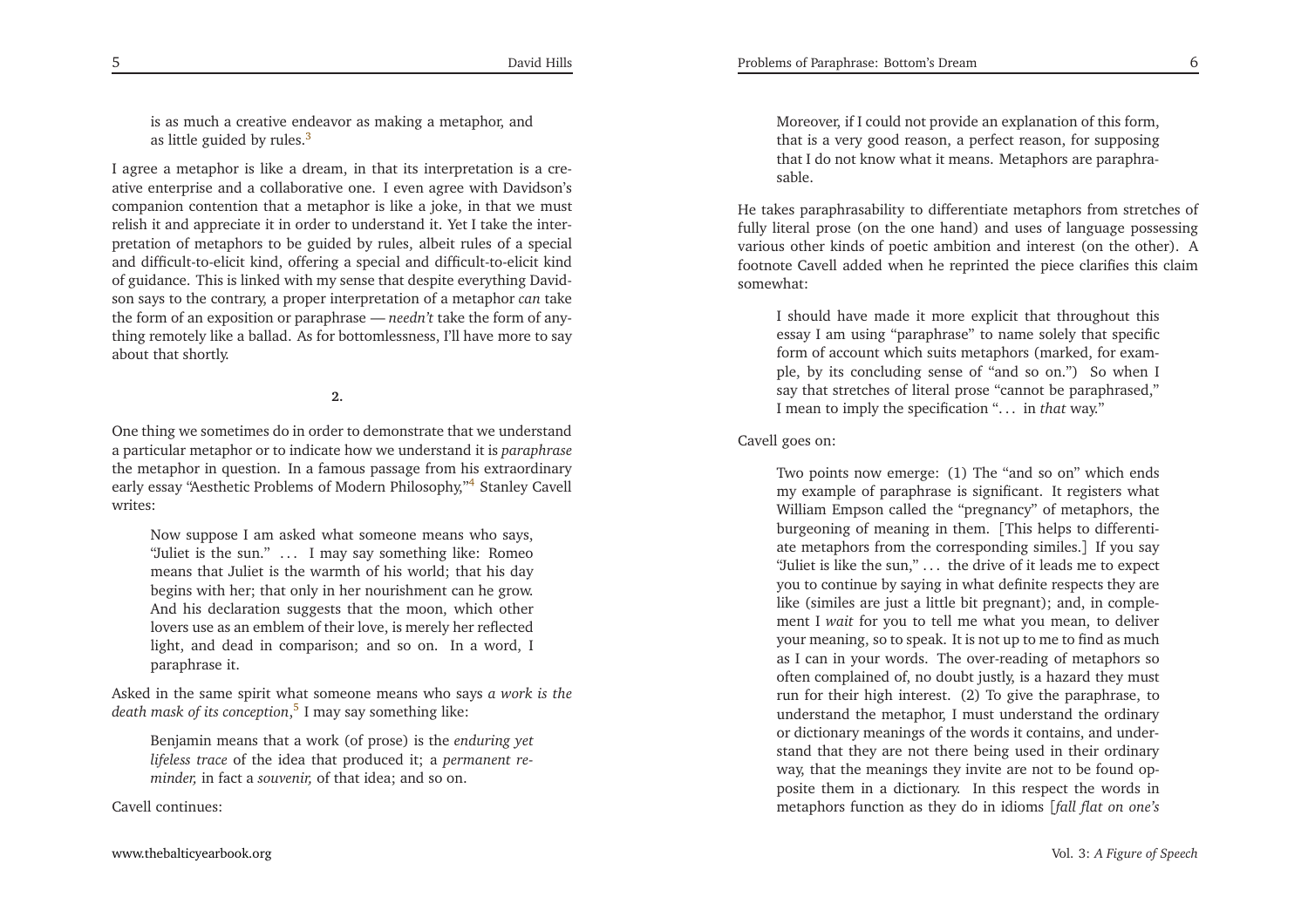<span id="page-4-0"></span>face, a thorn in one's side, a bee in one's bonnet, a fly in one's *ointment,* etc.].

But while how one is to understand <sup>a</sup> particular idiom is something that can be <sup>g</sup>iven once and for all, how one is to understand <sup>a</sup> particular metaphor is something subject to open-ended exploration. And while <sup>a</sup> language's stock of available idioms is finite and can be mastered, perhaps must be mastered, one idiom at <sup>a</sup> time, its stock of available metaphors is infinite and can be mastered only on terms that prepare us in advance to cope with novel and unprecedented instances. (It follows that although our understanding of an idiom like "bite the bullet"is in no way diminished by ignorance of its origins in the grim realities of battlefield surgery in days before anesthesia, our understanding of <sup>a</sup> metaphor like "The cowslips tall her pensioners be" is diminished at least somewhat by any shakiness in our sense of what it took in Elizabethan days to be <sup>a</sup> pensioner, literally speaking.)

<span id="page-4-1"></span> Both these differences between idioms and metaphors contribute toa sense that while we can confer or display mastery of an idiom by<br>tilling have it is to be understood. Affecting a new idiomatic word an *telling* how it is to be understood — offering <sup>a</sup> non-idiomatic word or expression we take to be synonymous with the idiom, taken idiomatically — we can confer or display mastery of <sup>a</sup> metaphor only by *explaining* how it is to be understood, implicitly relating what we propose to make of it to the standing pre-metaphorical powers of the words and constructions from which it is composed. Apparently Cavell takes para<sup>p</sup>hrases to be in the business of explaining to us, not merely telling us, how metaphors are to be understood.<sup>[6](#page-22-3)</sup>

There are two apparen<sup>t</sup> obstacles to accepting this suggestion as itstands.

 First, it's often claimed that metaphors are intrinsically *un*paraphrasable — that efforts to reformulate metaphors in more nearly literal language are (a) bound to fail or at least (b) bound to violate the real spirit and interest of the language they purpor<sup>t</sup> to explain. On (a), para<sup>p</sup>hrasing <sup>a</sup> metaphor is something that simply can't be done. On (b), perhaps you *can* do it, at least sometimes, but doing it would always be <sup>a</sup> bad idea. Even attempting to paraphrase <sup>a</sup> metaphor betrays either (a) <sup>a</sup> misunderstanding or (b) <sup>a</sup> lack of appreciation of the very language you're presumably out to understand and out to appreciate. It'soften hinted that the unparaphrasability of metaphors follows from the

fact that metaphor is <sup>a</sup> *poetic* use of language.

Second, even if paraphrase is both possible and appropriate where metaphor is concerned, in what way does paraphrase take on the job of explaining to us, rather than merely telling us, how <sup>a</sup> <sup>g</sup>iven metaphor is to be understood? Cavell's ambitions for the notion as they come out in his contrast between metaphor and idiom appear to require that <sup>a</sup> paraphrase do more than provide <sup>a</sup> synonymous form of words, ye<sup>t</sup> it can actually appear to do somewhat less, since it looks for all the world like <sup>a</sup> *partial* restatement of what the metaphor itself already stated. The words "and so on" sugges<sup>t</sup> as much.

To make headway on these difficult issues, we need to consider how Cavell came to insist on the essential paraphrasability of metaphors inthe first <sup>p</sup>lace.

**3.**

*Paraphrase* and its Latin ancestor *paraphrasis* are terms that have long been employed for <sup>a</sup> wide range of modes of elaborative restatement in <sup>a</sup> wide variety of media. What gets counted as restatement varies as <sup>a</sup>function of what gets counted as statement in the first <sup>p</sup>lace*.*

Some forms of paraphrase aim to re-express the <sup>p</sup>lain sense or main <sup>g</sup>ist of an original that is difficult to take in as it stands for one reason or another: think of <sup>a</sup> lawyer's paraphrase of an obscure statute, <sup>a</sup> preacher's paraphrase of <sup>a</sup> cryptic Scriptural passage, or the paraphrase of the naked female form (simplifying the original in some respects, complicating it in others) afforded by <sup>a</sup> Cranach nude. [7](#page-22-4) Others aim to adapt <sup>a</sup> readily comprehended original to <sup>a</sup> medium that by its nature forbids kinds of terseness the original exhibits or invites kinds of complication the original lacks: think of <sup>a</sup> polyphonic paraphrase by Palestrina of <sup>a</sup> bit of late medieval <sup>p</sup>lainsong or an orchestral paraphrase by Lisztof <sup>a</sup> Verdi aria.

**4.**

An especially important form of elaborative restatement occurs from time to time as <sup>a</sup> literary text is translated from one natural languageinto another. In the theory and practice of translation, paraphrase is of-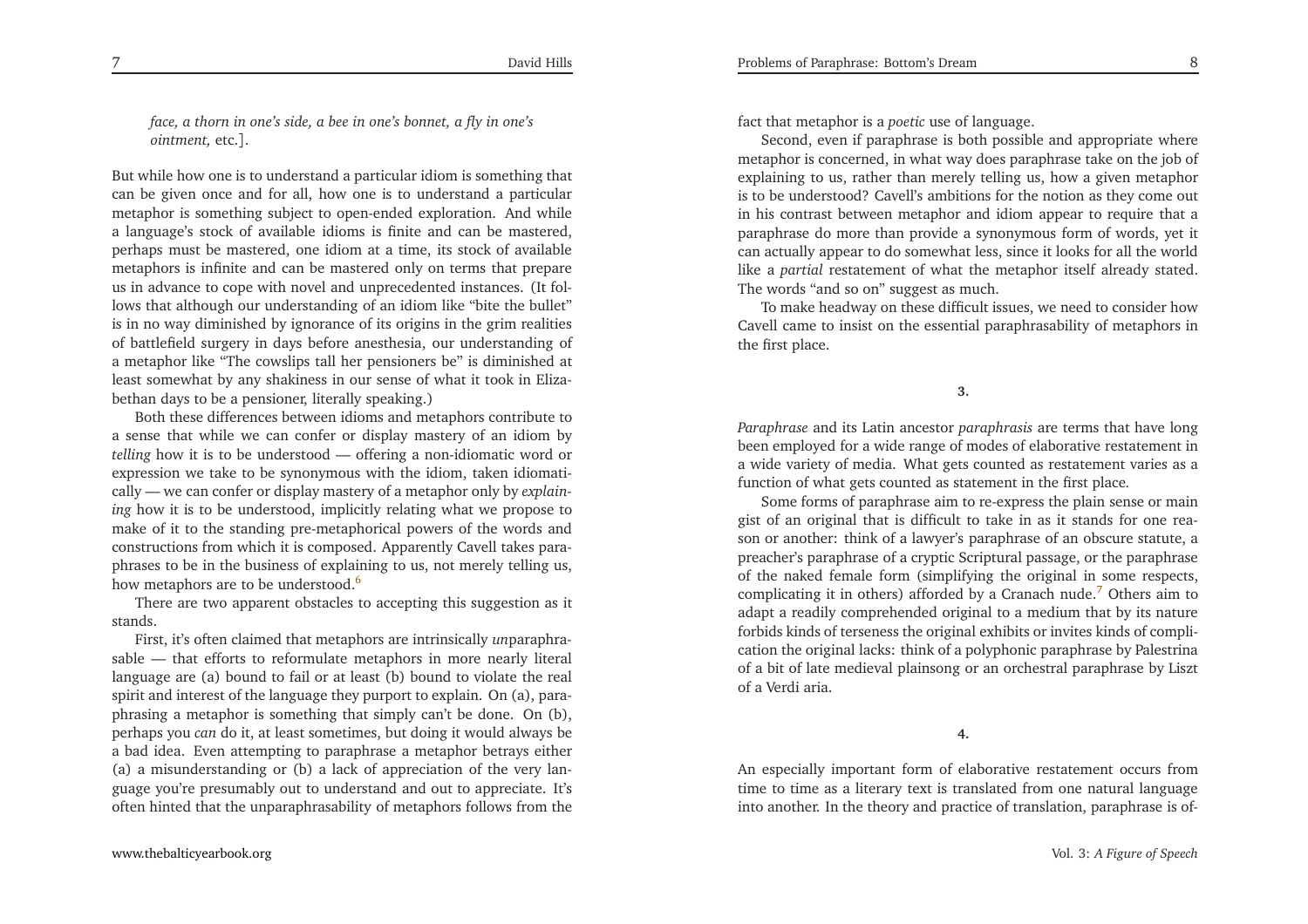ten contrasted with word-by-word or *literal* rendering on the one handand independent creation masquerading as translation on the other.

<span id="page-5-0"></span>In regard to translation [Dryden] sought to trace <sup>a</sup> *via media* between the word-for-word approac<sup>h</sup> demanded by purists among divines and grammarians, and the wild idiosyncrasies displayed in Cowley's *Pindarique Odes* of 1656. Dryden's sensibility, both as theoretician and translator, was persuaded that neither could lead to the right solution. No less than the classic poet, the modern translator must standat the clear, urbane center.

<span id="page-5-2"></span><span id="page-5-1"></span>He defined as *metaphrase* the process of converting an author word for word, line by line, from one tongue to another. The adverse example was Ben Jonson's translation of Horace's *Art of Poetry* published in 1640. Both Jonson's results and common sense demonstrated that literalism was self-defeating. No one can translate both verbally [i.e., word by word, word for word] and well. Dryden's simile retains its charm: " 'Tis much like dancing on ropes with fettered legs: <sup>a</sup> man may shun to fall by using caution; but gracefulness of motion is not to be expected: and when we have said the best of it, 'tis but <sup>a</sup> foolish task; for no sober man would pu<sup>t</sup> himself into danger for the applauseof escaping without breaking his neck."

 At the opposite extreme we find *imitation* "where the translator (if now he has not lost that name) assumes the liberty not only to vary from the words and sense, but to forsake them both as he sees occasion." Here the cautionary example is Cowley's extravagant transformation of Pindar and Horace. . . Dryden will have none of it. The imitator is no better, and often worse, than the composer who appropriates his theme from another and produces his own variations. This may well turn up scintillating stuff and it will show the translator to virtuoso advantage, but it is "the greatest wrong which can be done to the memory and rep-utation of the dead."<sup>[8](#page-22-5)</sup>

By the way it mingles the characteristic look of its subject with thecharacteristic look of charcoal on paper, <sup>a</sup> life drawing makes its status

as <sup>a</sup> rendering of an absent original immediately evident to the onlooker; only by doing so can the drawing bear honest witness to the subject and the subject's own looks in what is after all an alien medium. By the way it mingles the characteristic sound of an original poet's creative speech with the characteristic sound of expository commentary, <sup>a</sup> paraphrastic translation makes its status as <sup>a</sup> rendering in English of <sup>a</sup> Latin original immediately evident to the reader; only by doing so can it bear honest witness to the nature of that original in what is after all <sup>a</sup> foreign tongue. In either case, accurate rendering may call for an accumulation of partial equivalents, each with its characteristic strengths and weaknesses. Sometimes the best way to depict <sup>a</sup> single contour is by superimposing several distinct and individually unsatisfactory stabs at depicting it, several distinct and individually unsatisfactory lines, with the result that what we see on the page may be more tangled than the scene it depicts. Sometimes the best way to translate <sup>a</sup> compac<sup>t</sup> Latin <sup>p</sup>hrase is by juxtaposing several different and individually unsatisfactory stabs at translating it, several distinct and individually unsatisfactory English <sup>p</sup>hrases, with the result that what we read on thepage may be looser and more longwinded than the Latin it renders.

Because it exploits the distinctive resources of <sup>a</sup> particular naturallanguage in especially strenuous ways, figuration is especially resistant to word-by-word rendering in <sup>a</sup> second language, hence especially likely to undergo explanatory elaboration at the hands of <sup>a</sup> conscientious translator. Here is Dryden again:

I thought ... to keep as near my author as I could, without losing all his graces, the most eminent of which are in the beauty of his words; and those words [i.e., the words that can be numbered among <sup>a</sup> *particular* writer's *distinctive* graces] are always figurative. Such of these as would retain their elegance in our tongue, <sup>I</sup> have endeavoured to graff on it; but most of them are of necessity to be lost, becausethey will not shine in any but their own.<sup>[9](#page-22-6)</sup>

**5.**

But suppose you believe — falsely, in my opinion<sup>[10](#page-22-7)</sup> — that a fully successful work of art needs to make optimal use of the materials available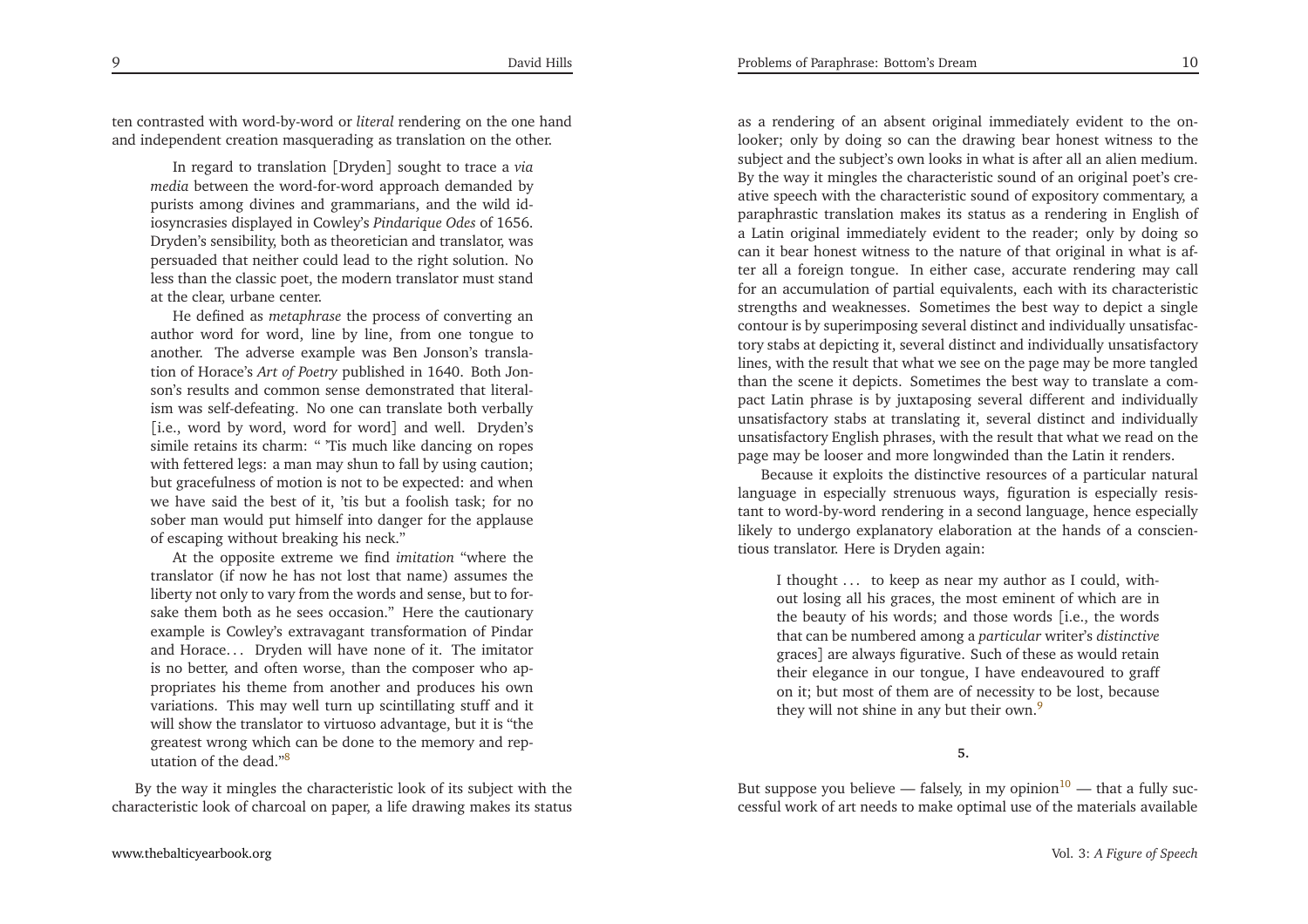<span id="page-6-2"></span>to it, with the result that any change whatsoever in the finished work would detract from its power or significance in some way or other. Suppose you also believe — again in my opinion falsely — that paraphrases, translations, and rewordings more generally pu<sup>t</sup> themselves forward as potential surrogates or substitutes for the language they propose to ex<sup>p</sup>lain. Then you'll be ready to contend with Robert Frost that "poetryis what is lost in translation," $^{11}$  $^{11}$  $^{11}$  or as Coleridge famously put it back in 1817:

<span id="page-6-1"></span>In poetry, in which every line, every <sup>p</sup>hrase, may pass the ordeal of deliberation and deliberate choice, it is possible, and barely possible, to attain the ultimatum which <sup>I</sup> have ventured to propose as the infallible test of <sup>a</sup> blameless style, namely its untranslateableness in words of the same language without injury to the meaning. Be it observed, however, that <sup>I</sup> include in the meaning of <sup>a</sup> word not only its correspondent object, but likewise all the associations which it recalls. For language is framed to convey not the object alone, but likewise the character, mood and intentions of the person who is representing it. $^{12}$  $^{12}$  $^{12}$ 

The form of translation Coleridge's argumen<sup>t</sup> most immediately targets is translation from English back into English, translation of allegedly fancy English into allegedly <sup>p</sup>lain English, translation from metaphoreseinto literalese being <sup>a</sup> special case of this.

Coleridge pursues his argumen<sup>t</sup> one step further, in <sup>a</sup> manner characteristic of Romanticism and of later thought heavily indebted to Romanticism. If meaning is whatever translation preserves insofar as translation is successful, and if poetry is <sup>a</sup> use of language that attains "untranslatableness in words of the same language" insofar as *it* is successful, then the more successful <sup>a</sup> poem becomes, the more relevant every detail of its wording becomes to what we properly include in its meaning, hence the more that meaning outruns any routine descriptive truth-condition settled in <sup>a</sup> recursive rule-governed fashion by the syntax and semantics of the words and constructions from which the poemis composed.

At this point, two further inferences become tempting.

**6.**

<span id="page-6-0"></span>On the one hand, if you are sufficiently impressed by the fact that ancient rhetoric and modern criticism alike *define* metaphor as <sup>a</sup> special and specially indirect way of putting something, an indirect way of expressing <sup>a</sup> meaning that could be expressed in <sup>a</sup> more direct and literalway instead, you'll be inclined to conclude that there can't really be any metaphors in the first <sup>p</sup>lace — or that if some metaphors do exist, they aren't to be found where one might most expec<sup>t</sup> to find them, in successful poetry. Such was the conclusion Croce was prepared to draw inhis 1901 *Estetica:*

To take <sup>a</sup> simple example [of the "emptiness" of traditional rhetorical notions], there is the commonest definition of metaphor as <sup>a</sup> word used in <sup>p</sup>lace of the literally correct one. And why <sup>g</sup>ive oneself the trouble of substituting <sup>a</sup> different word in <sup>p</sup>lace of the literally correct one and taking the longer and worse way when the shorter and better is known to us? Perhaps because, as it is commonly said, the literal word, in certain cases, is not as expressive as the supposed nonliteral or metaphorical word? But if this is the case, the metaphor just is in this event the "literal" word; and which is usually called "literal," if it were used in this case, would be less expressive, and therefore whollyimproper.<sup>[13](#page-22-10)</sup>

**7.**

On the other hand, if you consider it beyond dispute that metaphor is one of the most basic forms poetry takes, one of the most basic units poetry comes in, you'll be inclined to think:

- (a) That when ancient rhetoric and modern criticism define metaphor as <sup>a</sup> specially indirect way of putting something, they must be mischaracterizing what metaphor really is — mischaracterizingwhat is really going on in their own examples of metaphor.
- (b) That the more successful <sup>a</sup> poem is, the less possible it will be torestate what it or its constituent metaphors manage to mean <sup>i</sup>n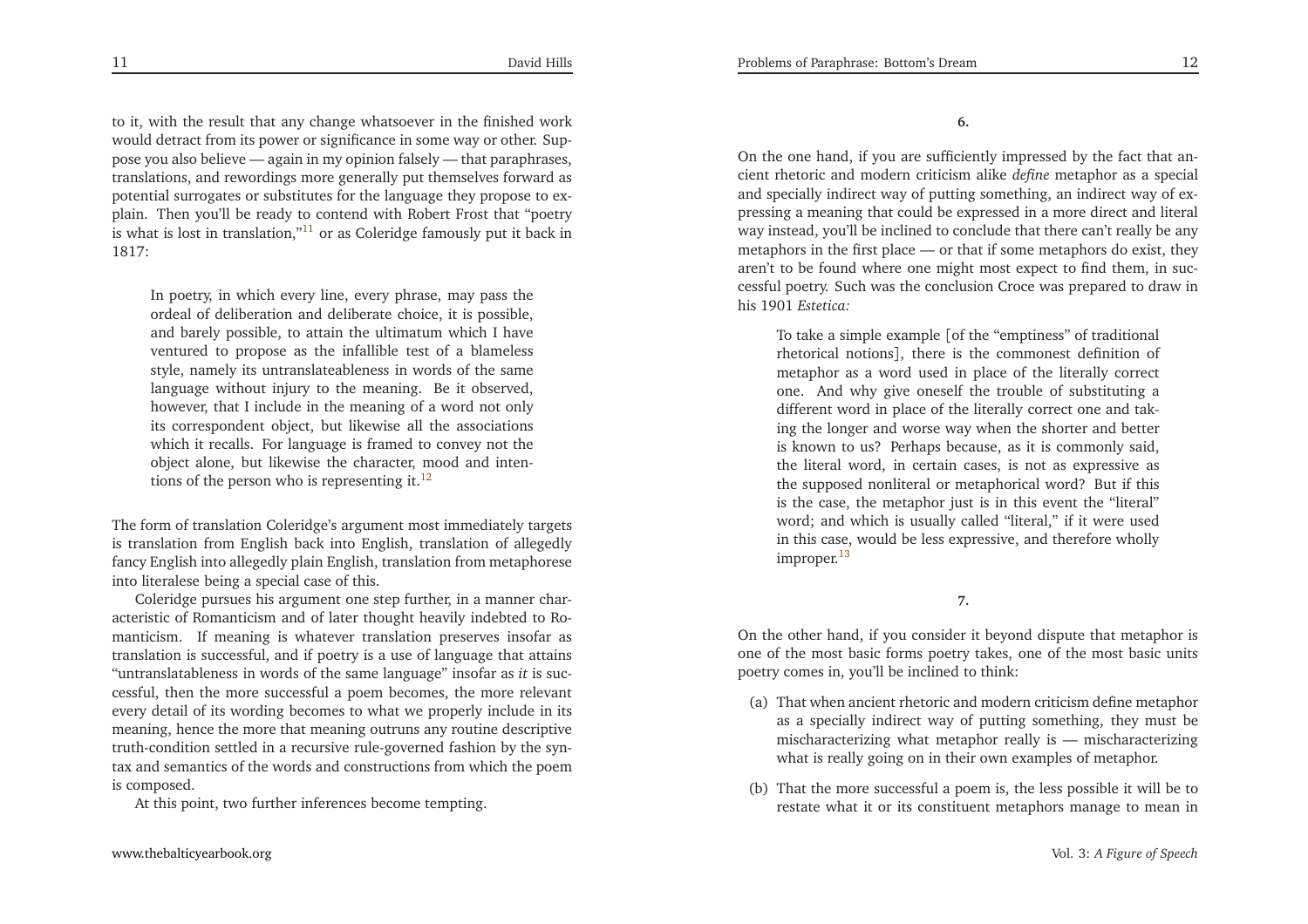<span id="page-7-2"></span><span id="page-7-0"></span>more literal terms.

(c) That efforts to paraphrase <sup>a</sup> poem or its constituent metaphors are <sup>a</sup> distraction from our true task of grasping the poem's *meaning,* <sup>a</sup> task not clearly distinct from that of understanding the poem's*total effect on us* as we read it.

Such was the conclusion the New Critic Cleanth Brooks was prepared to draw in the forties, in <sup>a</sup> chapter of *The Well-Wrought Urn* called "The Heresy of Paraphrase." Brooks speaks there of "the resistance which anygood poem puts up against all efforts to paraphrase it," and continues:

We can very properly use paraphrases as pointers and as shorthand references provided that we know what we are doing. But it is highly important that we know what we are doing and that we see <sup>p</sup>lainly that the paraphrase is not the real core of meaning which constitutes the essence of thepoem. . .

Let the reader try to formulate <sup>a</sup> proposition that willsay what the poem "says." As his proposition approaches adequacy, he will find, not only that it has increased greatly in length, but that it has begun to fill itself up with reservations and qualifications — and most significant of all — the formulator will find that he has himself begun to fall back upon metaphors of his own in his attempt to indicate what the poem "says." In sum, his proposition, as it approachesadequacy, ceases to be <sup>a</sup> proposition. . .

The truth is that all such formulations [of the "statement" made by <sup>a</sup> poem] lead away from the center of <sup>a</sup> poem — not toward it; that the "prose sense" of the poem is not <sup>a</sup> rack on which the stuff of the poem is hung; that it does not represen<sup>t</sup> the "inner" structure or "essential" structure or the "real" structure of the poem. . . We must not mistake them for the internal and essential structure of thebuilding itself...<sup>[14](#page-22-11)</sup>

**8.**

One reaches <sup>a</sup> point in reviewing such Coleridge-inspired declarations

<span id="page-7-1"></span>where one wants to break in and insist on <sup>a</sup> few very familiar facts. Whatever distinctive structures and distinctive designs on their readers poems may possess, poems are still made out of language — <sup>a</sup> medium designed for the formulation of determinate propositions and the presentation of determinate arguments. So whatever else the assessment of poetry may ultimately involve, there must be some <sup>p</sup>lace in it for judgments about the truth of particular determinate propositions and the cogency of particular determinate arguments. And even if poetry involves distinctively poetic way of embodying propositions and arguments in words, those ways will incorporate and build on the more routine prosaic ways of accomplishing such tasks studied by various branches of linguistics: syntax, semantics, pragmatics, and the rest.

One especially emphatic expression of this sort of impatience with Coleridge's children comes in the work of Brooks's regular sparring partner, Yvor Winters.[15](#page-22-12) Winters takes susceptibility to paraphrase to be <sup>a</sup> hallmark of something he calls reason in poetry. Good poems (and by implication, good metaphors as well) *always* admit of paraphrase. And the propositions <sup>a</sup> good paraphrase represents <sup>a</sup> poem as expressing are always rationally respectable propositions — propositions worth pondering with care, no matter how patently false or patently incredible they may be or may become, once we have pondered them. "The rational framework of <sup>a</sup> poem should bear inspection," and paraphrase lays bare this framework, opening it to rational inspection. If that framework proves to be "trivial and inconsecutive," this betrays <sup>a</sup> hidden triviality, <sup>a</sup> hidden inconsecutiveness, in <sup>a</sup> poem we might otherwisebe inclined to admire.<sup>[16](#page-22-13)</sup> The resistance to paraphrase we encounter in various modes of modernist writing — imagism, symbolism, surrealism, and the rest — is real enough, but it involves an understandable but regrettable flight from intelligibility, <sup>a</sup> surrender to unreason or irresponsibility, <sup>a</sup> misconceived attempt to express the modern world's looseness by writing loosely or to express its disintegration by allowingone's own writing to disintegrate.

**9.**

This strange cluster of heartfelt claims and counterclaims about "rational cores" and "essential structures" has all the earmarks of <sup>a</sup> <sup>p</sup>hilo-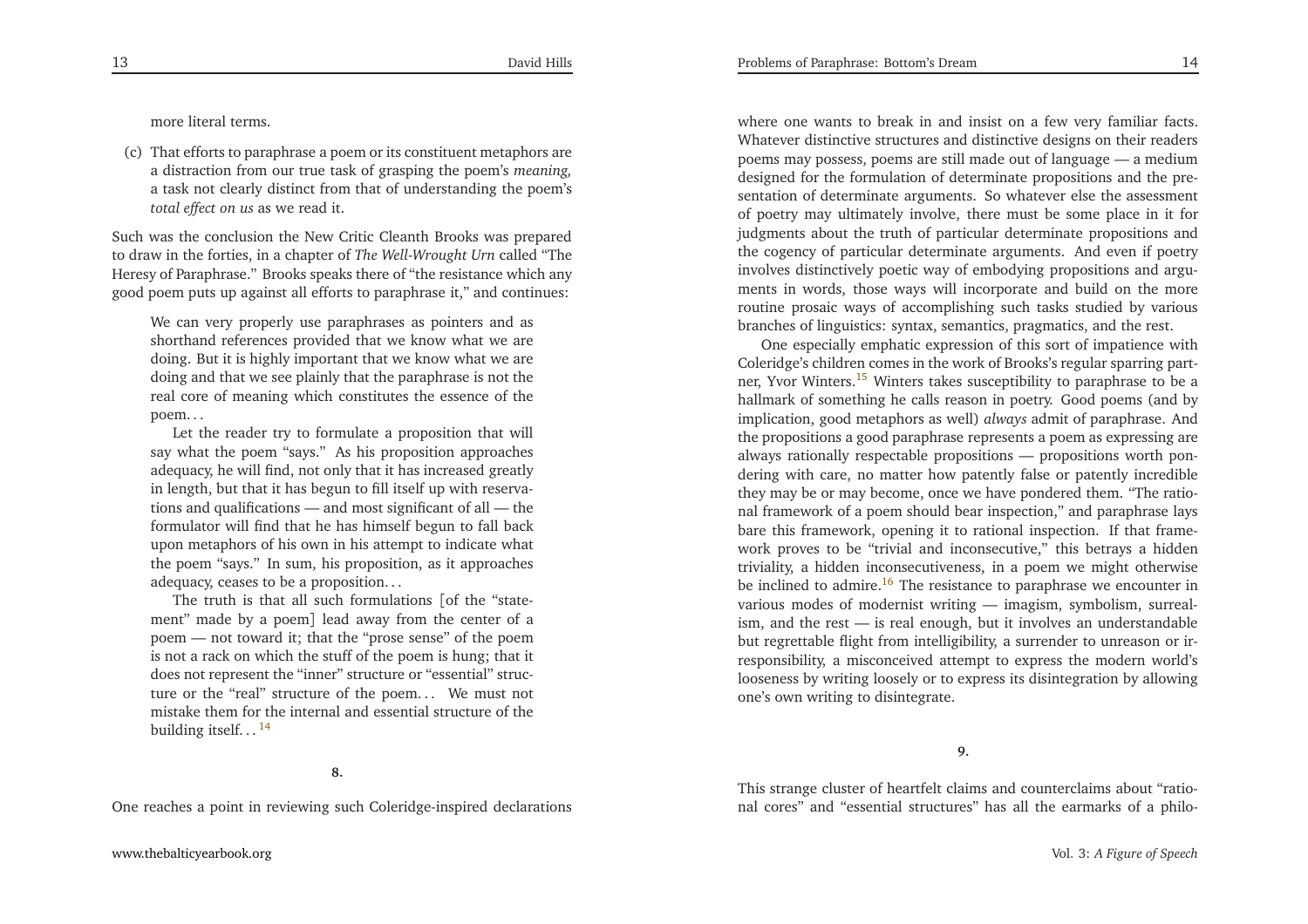sophical dispute, and Cavell's doctrine that metaphors are essentially paraphrasable is an effort to condense this cloud of <sup>p</sup>hilosophy into <sup>a</sup>drop of grammar.

Against Brooks, Cavell maintains that metaphors not only are but must be paraphrasable. When <sup>I</sup> indulge in metaphor <sup>I</sup> always could express what <sup>I</sup> want to say about my metaphor's primary subject in some other way instead, without even mentioning my metaphor's secondary subject. Indeed such re-expression of what <sup>I</sup> want to say is always <sup>a</sup> way, perhaps sometimes the best way, of explaining the language <sup>I</sup> offered the first time around. Paraphrase needn't strike us as distracting us from or violating the spirit of the language it purports to explain, once we see that it isn't competing with that language at that language's own game and doesn't purpor<sup>t</sup> to be an effective general purpose surrogate for that language, any more than <sup>a</sup> careful dictionary definition of the word "cat" claims to be an effective general purpose surrogate for theshort, sweet, effectively irreplaceable word it expounds.

As for Winters, Cavell concedes that <sup>a</sup> considerable amount of modern poetry really does resist or even defy paraphrase in unprecedented ways. He concludes from this that <sup>a</sup> considerable amount of modern poetry consists of legitimate nonliteral uses of language that shouldn't be counted as metaphors. Modern poetry's resistance to paraphrase doesn't represen<sup>t</sup> <sup>a</sup> flight from intelligibility; it represents <sup>a</sup> flight from old ways of making ourselves intelligible to new ways of doing so, ways better adapted to the difficult times in which we live. The novel forms of poetic language on offer in challenging modern poetry are "touchstones of intimacy" demanded by the unprecedented obstacles to intimate communication that poets confront in the modern world. (Cavell cites Hart Crane and Wallace Stevens in this connection; early Auden would do just as well.) Putting what such an intimacy-demanding, intimacy-testing, intimacy-developing deployment of language *says* in some other way is out of the question, since it isn't straightforwardly in the business of *saying* anything in the first <sup>p</sup>lace. Such deployments of language have their own ways of being intelligible, and there will be modes of explanation appropriate to displaying their intelligibility, modes of explanation very different from paraphrase.

An example of such <sup>a</sup> touchstone of intimacy from outside poetryproper may make all this <sup>a</sup> bit clearer. In an essay on Wittgenstein called "Secondary Sense," Cora Diamond reports:

<sup>I</sup> once stood on <sup>a</sup> ledge behind <sup>a</sup> waterfall, where all <sup>I</sup> could hear was water thundering *down,* all <sup>I</sup> could see in front of me was thousands of gallons hurtling *down.* The experience <sup>I</sup> had <sup>I</sup> could only describe by saying something like "Now <sup>I</sup>know what 'down' means!"[17](#page-22-14)

<span id="page-8-0"></span>Of course her experience behind the waterfall didn't literally teach Diamond the meaning of the word "down" — something she had obviously mastered long before. Nor does Diamond's remark metaphorically liken her experience behind the waterfall to an earlier experience of learning <sup>a</sup> word along lines we might explain by paraphrasing her remark the way Cavell paraphrased Romeo's. She isn't so much describing her experience behind the waterfall as letting that experience express itself in words it proves capable of eliciting from her. Arguably Diamond's remark is <sup>a</sup> mild <sup>p</sup>hilosopher's joke, turning on <sup>a</sup> professional <sup>p</sup>hiloso<sup>p</sup>her's instinctive feel for bad old theories to the effect that word meanings are ideas, that ideas are faint copies of vivid impressions, etc. But the best way of explaining Diamond's remark to someone puzzled by it won't involve painstakingly anatomizing the logic of the mild little joke at its heart. (Never explain <sup>a</sup> joke — at least, never admit that you're explaining it!) Instead it will consist in putting the reader in <sup>a</sup> position to imagine wanting to utter Diamond's own words from Diamond's own motives herself. That is what Diamond herself does or tries to do in thepassage <sup>I</sup> just quoted.

#### **CAVEATS**

#### **10.**

If one wants to side with Cavell on the essential paraphrasability of metaphors, there are several hedges against misunderstanding one hadbetter issue right away.

First, to say that paraphrase is always possible isn't to say it will always be welcome or called for. In many contexts, paraphrasers are party-poopers, spoiling the fun of others by explicitly spelling out whatcan and should and often must go without saying. Here is Marianne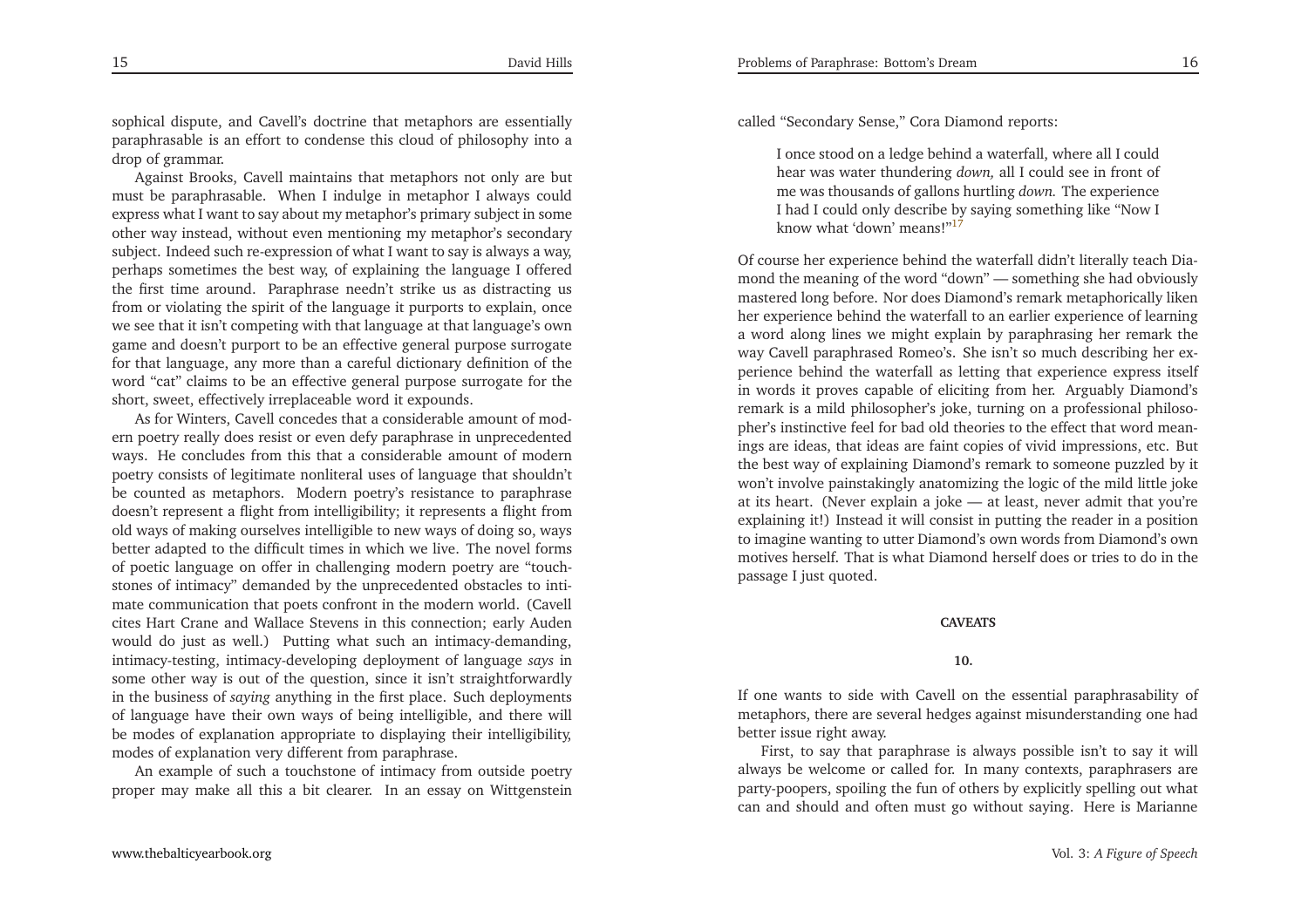<span id="page-9-3"></span><span id="page-9-1"></span><span id="page-9-0"></span>Problems of Paraphrase: Bottom's Dream

Moore on the subject:

The following principles ... are aids to composition by which <sup>I</sup> try, myself, to be guided: if <sup>a</sup> long sentence with dependent clauses seems obscure, one can break it into shorter units by imagining what <sup>p</sup>hrases it would fall into as conversation; in the second <sup>p</sup>lace, *expanded explanation tends to spoil the lion's leap — an awkwardness which is surely brought home to one in conversation;* and in the third place, *we must be as clear as our natural reticence allows us* $to$   $he^{18}$  $he^{18}$  $he^{18}$ 

After all, metaphors themselves often function as touchstones of intimacy, and intimacy can tolerate only so much <sup>g</sup>iving and taking of ex<sup>p</sup>lanations.[19](#page-22-16) Here is Frost on the subject:

#### <span id="page-9-4"></span><span id="page-9-2"></span>*Revelation*

We make ourselves <sup>a</sup> <sup>p</sup>lace apar<sup>t</sup> Behind light words that tease and flout, But oh, the agitated heartTill someone really find us out.

'Tis <sup>p</sup>ity if the case require (Or so we say) that in the end We speak the literal to inspireThe understanding of <sup>a</sup> friend.

But so with all, from babes that <sup>p</sup>layAt hide-and-seek to God afar, So all who hide too well awayMust speak and tell us where they are.<sup>[20](#page-22-17)</sup>

Second, Cavell may go too far when he contends that the ability to paraphrase metaphors and related forms of literary language is*a* criterion or perhaps *the* criterion of understanding such language, in Wittgenstein's proprietary sense of the term *criterion.* On the one hand, <sup>a</sup> paraphrase might succeed as restatement while betraying in its wording <sup>a</sup> profound *mis*understanding of the spirit of the language it purports to explain. Consider the strange <sup>p</sup>light of someone who withstraight face offers:

Objective consideration of contemporary <sup>p</sup>henomena compels the conclusion that success or failure in competitive activities exhibits no tendency to be commensurate with innate capacity, but that <sup>a</sup> considerable element of the unpredictable must inevitably be taken into account.

as <sup>a</sup> paraphrase of these familiar words from *Ecclesiastes:*

<sup>I</sup> returned and <sup>I</sup> saw under the sun, that the race is not to the swift, not the battle to the strong, neither ye<sup>t</sup> bread to the wise, nor ye<sup>t</sup> riches to men of understanding, nor ye<sup>t</sup> favor to men of skill; but time and chance happen to themall  $^{21}$  $^{21}$  $^{21}$ 

Such <sup>a</sup> listener has paraphrased (restated) correctly, at least up to <sup>a</sup> point, ye<sup>t</sup> he wouldn't have paraphrased as he did if he had understood the spirit of the language he was paraphrasing, and unless he understands that language's spirit, he doesn't understand it. On the other hand, when Cavell says, "If <sup>I</sup> could not provide an explanation of this form, that is <sup>a</sup> very good reason, <sup>a</sup> *perfect* reason, for supposing that <sup>I</sup> do not know what it [Romeo's metaphor] means [my emphasis]," he seems not to allow for the fact that paraphrase is <sup>a</sup> sophisticated general pedagogical skill and some of us appear to ge<sup>t</sup> the hang of metaphor (andof many particular metaphors) without ever getting the hang of *it.*

Third, although metaphors may be essentially paraphrasable, paraphrasable utterances needn't be metaphorical. Many literal uses of language invite the same sort of open-ended, approximative, reformulative explanation that metaphors do. In *The Philadelphia Story,*[22](#page-22-19) Tracy Lord (Katherine Hepburn) has occasion to exclaim of <sup>a</sup> yacht called the *True Love,* on which she spen<sup>t</sup> her first honeymoon, "My she was yare!" "Yare*"* is <sup>a</sup> technical term, <sup>a</sup> nautical term, <sup>a</sup> term of high praise. Tracy's new fiancé George Kittredge asks her what it means, and she says:

Tracy: [Under her breath and as if to herself:] What *does* it mean? [Then out loud and as if to George:] Oh, easy to handle, quick to the helm, fast, bright — everything <sup>a</sup> boatshould be — until she develops dry rot.

This last by way of rueful comment on Tracy's first marriage, on Tracyherself, or both. By then she is beginning to change the subject from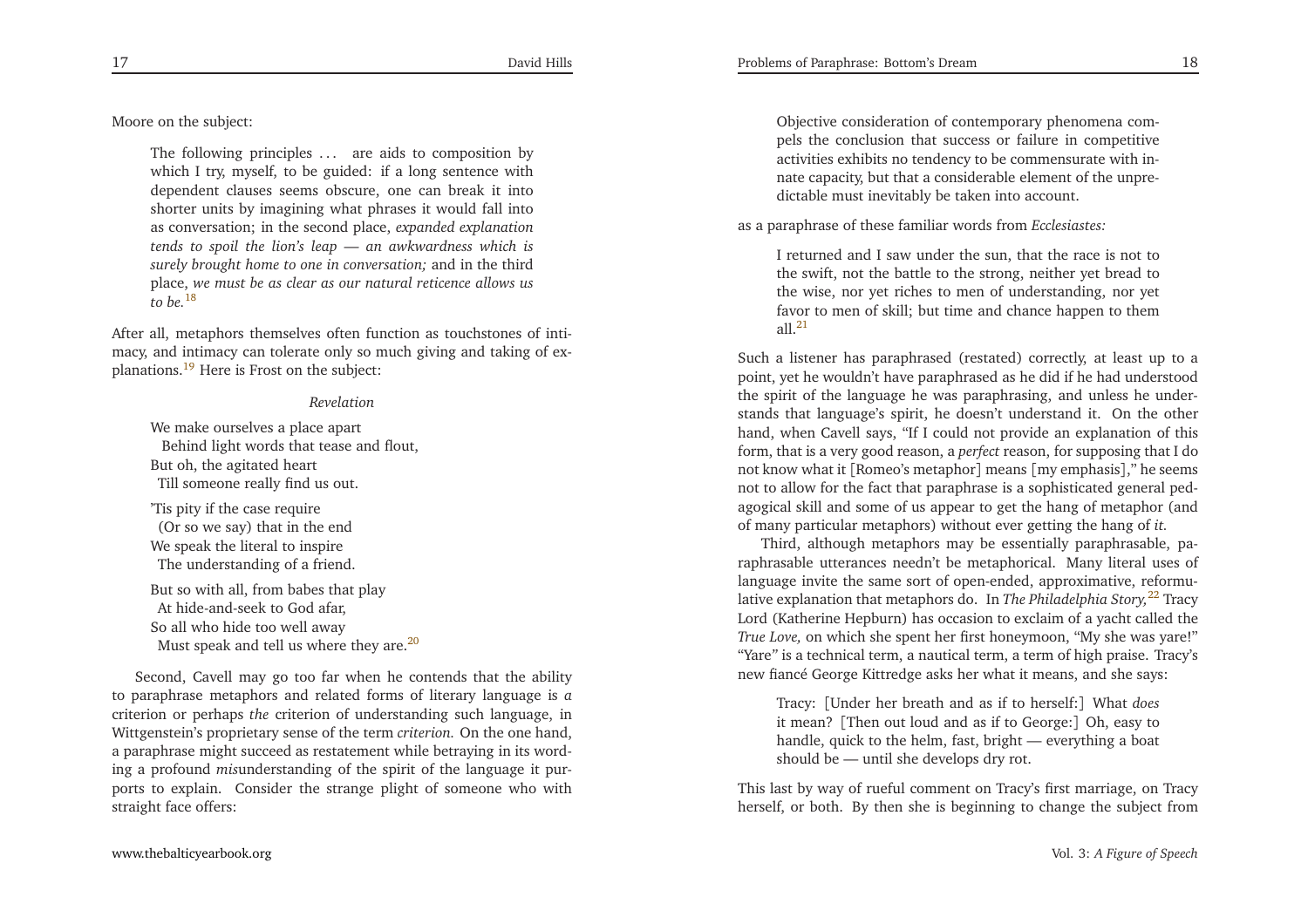<span id="page-10-0"></span>sailboats to something else. Near the end of the film Tracy promises to be yare herself. <sup>I</sup> take this promise to be an instance of metaphor: there are metaphorical promises, metaphorical commands, metaphorical questions, etc., not just metaphorical statements. But Tracy's original use of the term "yare" wasn't metaphorical at all, and this is the use she undertakes to explain to George and to us. One can almost hear the understood *and so on* as Hepburn's voice drops off in the patented Hepburn manner after the word "bright."

 Fourth, Cavell's quip about similes being only <sup>a</sup> little bit pregnan<sup>t</sup> should be taken with <sup>a</sup> grain of salt. One sees what he means: <sup>a</sup> grea<sup>t</sup> many effective similes are pretty well exhausted by the compac<sup>t</sup> explanation their author promptly and explicitly supplies. Bacon's essays areloaded with such stuff:

Virtue is like <sup>a</sup> rich stone, best <sup>p</sup>lain set. — "Of Beauty" Fame is like <sup>a</sup> river, that beareth up things light and swollen, and drowns things weighty and solid. — "Of Praise"Money is like muck, not good excep<sup>t</sup> it be spread. — "Of Seditions and Troubles"

But similes can also be as designedly bottomless, as designedly resistantto exhaustive explication, as their metaphorical counterparts:

One walking <sup>a</sup> fall meadow finds on all sides The Queen-Anne's lace lying *like* lilies on water. — Richard Wilbur, "The Beautiful Changes"

Although affliction cometh not forth of the dust, neitherdoth trouble spring out of the ground; Yet man is born unto trouble, *as* the sparks fly upward. — Job 5:6-7

They [The members of <sup>a</sup> crowd hopelessly waiting for an endlessly delayed train] were *like* ruins in the wet, <sup>p</sup>laces that is where life has been, palaces, abbeys, cathedrals, throne rooms, pantries, cast aside and tumbled down with no immediate life and with what used to be in them lost rather than hidden now the roof has fallen in. — HenryGreen<sup>[23](#page-22-20)</sup>

<span id="page-10-3"></span>Stupidity, delusion, selfishness and lust Torment our bodies and possess our mindsAnd we sustain our affable remorse *The way* <sup>a</sup> beggar nourishes his lice. — Baudelaire, "Au Lecteur"<sup>[24](#page-22-21)</sup>

<span id="page-10-1"></span>Sometimes in the afternoon sky <sup>a</sup> white moon would creep up *like* <sup>a</sup> little cloud, furtive, without display, *suggesting* an actress who does not have to 'come on' for <sup>a</sup> while, and so goes 'in front' in her ordinary clothes to watch the rest of the company for <sup>a</sup> moment, but keeps in the background, not wishing to attract attention to herself. — Proust<sup>[25](#page-22-22)</sup>

Ideas in poetry should constitute <sup>a</sup> shifting, unutterable subtext to be <sup>g</sup>limpsed through spangles, *like* the houses of Parliament seen upside down in the Thames. — James Mer $ri$ l $126$  $126$ 

<span id="page-10-2"></span>Last and by no means least, we mustn't fall into thinking of para<sup>p</sup>hrase as translation, even approximate and partial translation, into *literalese.* As Brooks himself points out and as Cavell's own paraphrase of Romeo's metaphor already illustrates, good paraphrases of interesting metaphors regularly resort to — Brooks would say "fall back on" additional metaphors of their own; their value as explanations would be seriously diminished if we were to deprive them of this importantresource.

#### **THE VINDICATION OF PARAPHRASE, OR THE HORSE'S MOUTH**

**11.**

The frequently voiced conviction that paraphrase is always "heretical" — always either (a) impossible or at least (b) <sup>a</sup> bad idea — is that rare thing, <sup>a</sup> widely held <sup>p</sup>hilosophical thesis we can refute once and for all on <sup>a</sup> straightforwardly empirical basis. For very often, and in the widest possible variety of styles and periods, we find intelligent and rhetorically skillful speakers arranging to accompany their very own meta<sup>p</sup>hors with their very own paraphrases. In the bulk of such cases the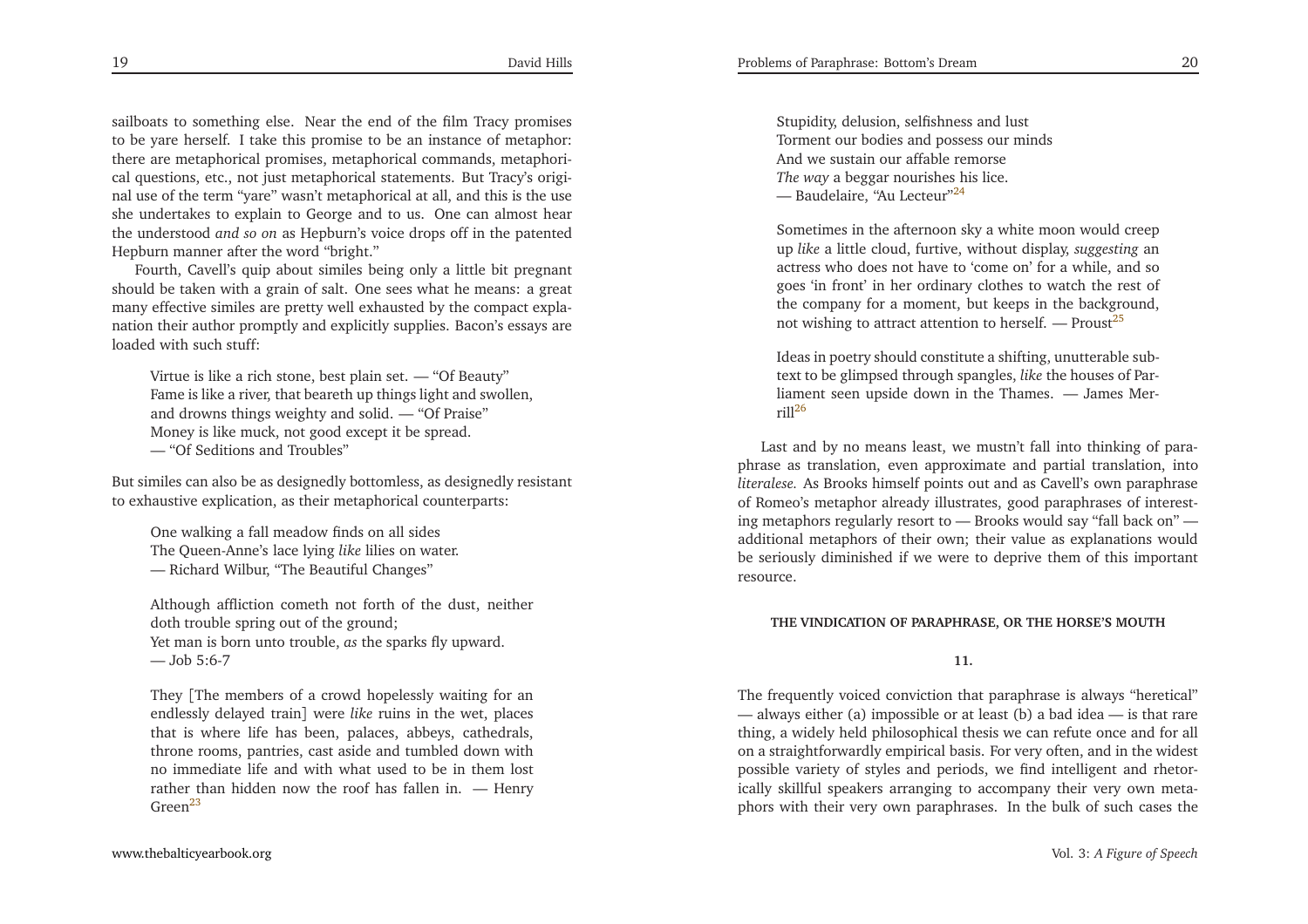paraphrase follows or mostly follows the metaphor being paraphrased, but occasionally it gets underway first.

Perhaps the single most familiar instance of this <sup>p</sup>henomenon — callit *authorized paraphrase* — comes from Pascal's *Pensées:*

<span id="page-11-4"></span><span id="page-11-1"></span>*Man is but <sup>a</sup> reed,* the most feeble thing in nature; *but he is <sup>a</sup> thinking reed.* The entire universe need not arm itself to crush him. <sup>A</sup> vapor, <sup>a</sup> drop of water, suffices to kill him. But if the universe were to crush him, man would still be more noble than that which killed him, because he knows that he dies and the advantage which the universe has overhim; the universe knows nothing of this*.*[27](#page-22-24)

<span id="page-11-2"></span>"Man is but <sup>a</sup> reed. . . but he is <sup>a</sup> thinking reed." That much is metaphor. The rest, <sup>I</sup> contend, is paraphrase — paraphrase from the horse's mouth, as it were — Pascal's own paraphrase of Pascal's own metaphorical utterance. (The paraphrase contains additional metaphor, of course, butby now this should come as no surprise.)

 Pascal is not alone; for some reason, thinking in summary terms about humanity or human nature as such makes the impulse to para<sup>p</sup>hrase one's own metaphors especially hard to resist:

Man is the most consummate of all mimics in the animal world; none but himself can draw or model; none comes near him in the scope, variety, and exactness of vocal imitation; none is such <sup>a</sup> master of gesture; while he seems to be impelled thus to imitate for the sheer <sup>p</sup>leasure of it. And *there is no such another emotional chameleon.* By <sup>a</sup> purely reflex operation of the mind, we take the hue of passion of those who are about us, or, it may be, the complementarycolour... — T.H. Huxley<sup>[28](#page-22-25)</sup>

*Man, at his best, remains <sup>a</sup> sort of one-lunged animal, never completely rounded and perfect,* as <sup>a</sup> cockroach, say, is perfect. If he shows one valuable quality, it is almost unheard of for him to show any other. Give him <sup>a</sup> head, and he lacks <sup>a</sup> heart. Give him <sup>a</sup> heart of <sup>a</sup> gallon capacity, and his headholds scarcely a pint. — H.L. Mencken<sup>[29](#page-22-26)</sup>

*Difficult to realize that the pas<sup>t</sup> was once the present, and*that, transferred to it, one would be just the same little worm

*as to-day,* unimportant, parasitic, nervous, occupied with trifles, unable to go anywhere or alter anything, friendly only with the obscure, and only at ease with the dead; [while up on the heights the figures and forces who make History would contend in their habitual fashion, with in-comprehensible noises or in ominous quiet.] — E.M. Forster<sup>[30](#page-22-27)</sup>

I've italicized the main metaphor in each passage; in each case the rest of the passage (apart from the Forster material I've sequestered in brackets) is paraphrase, straight from the mouth of the relevant horse.

<span id="page-11-0"></span>If authorized paraphrase is especially common in prose musings on what it is to be human, it is common enough in other subject mattersand even in other genres. We find it in psychology:

<span id="page-11-3"></span>*Habit is thus the enormous flywheel of society,* its most precious conservative agent. It alone is what keeps us all within the bounds of ordinance, and saves the children of fortune from the envious uprisings of the poor. It alone prevents the hardest and most repulsive walks of life from being deserted by those brought up to tread therein. — William James $31$ 

In economics:

Of all those expensive and uncertain projects, however, which bring bankruptcy upon the greater par<sup>t</sup> of the people who engage in them, there is none perhaps more ruinous than the search after new silver and gold mines. *It is perhaps the most disadvantageous lottery in the world, or the one in which*the gain of those who draw the prizes bears the least proportion to the loss of those who draw the blanks: for though the prizes are few and the blanks many, the common price of a *ticket is the whole fortune of <sup>a</sup> very rich man.* Projects of mining, instead of replacing the capital employed in them, together with the ordinary profits of stock, commonly absorb both capital and profit. They are the projects, therefore, to which of all others <sup>a</sup> prudent lawgiver, who desired to increase the capital of his nation, would least choose to<sup>g</sup>ive any extraordinary encouragement, or to turn towards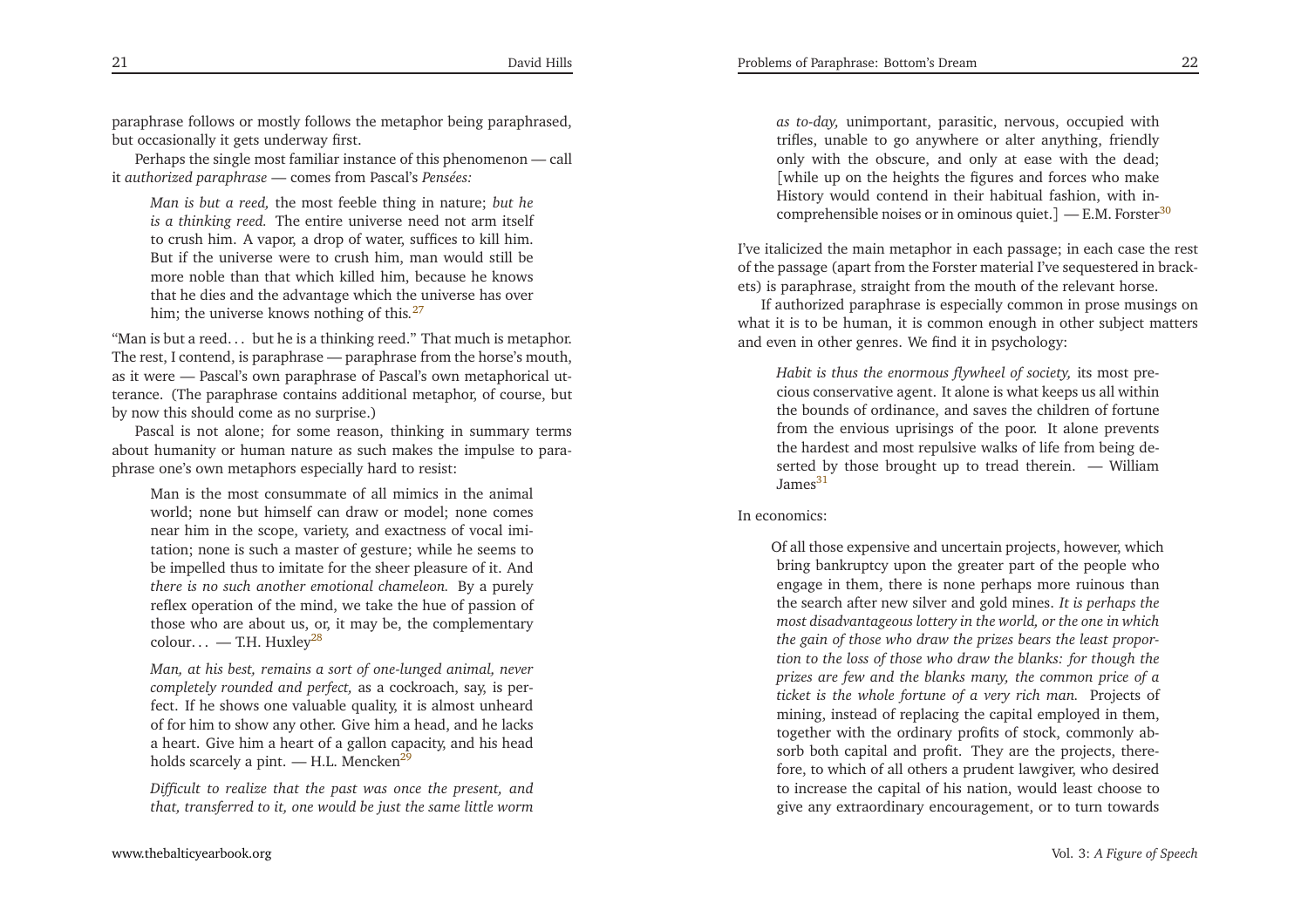them <sup>a</sup> greater share of that capital than that would go tothem of its own accord...  $-\text{Adam Smith}^{32}$  $-\text{Adam Smith}^{32}$  $-\text{Adam Smith}^{32}$ 

In metaphysics:

<span id="page-12-2"></span>There is also no way of explaining how <sup>a</sup> monad can be altered or changed internally by some other creature, since one cannot transpose anything in it, nor can one conceive of any internal motion that can be excited, directed, augmented, or diminished within it, as can be done in composites, where there can be change among the parts. *The monads have no windows through which something could enter or leave.* Accidents cannot be detached, nor can they go about outside of substances, as the sensible species of the Scholastics once did. Thus, neither substance nor accidentcan enter a monad from without. —Leibniz $33$ 

In the reflections of painters:

In the old days <sup>p</sup>ictures went forward toward completion by stages. Every day brought something new. In my *case <sup>a</sup> <sup>p</sup>icture is <sup>a</sup> sum of destructions.* <sup>I</sup> do <sup>a</sup> <sup>p</sup>icture — then <sup>I</sup> destroy it. In the end, though, nothing is lost—the red <sup>I</sup>took away from one <sup>p</sup>lace turns up somewhere else.

It would be interesting to preserve, <sup>p</sup>hotographically, not the stages, but the metamorphoses of <sup>a</sup> <sup>p</sup>icture. Possibly one might then discover the path followed by the brain in materializing <sup>a</sup> dream. But there is one very odd thing — to notice that basically <sup>a</sup> <sup>p</sup>icture doesn't change, that the first "vision" remains almost intact, in spite of appearances. <sup>I</sup> often ponder on <sup>a</sup> light and <sup>a</sup> dark when <sup>I</sup> have pu<sup>t</sup> them into <sup>a</sup> <sup>p</sup>icture; <sup>I</sup> try hard to break them up by interpolating <sup>a</sup> color that will produce <sup>a</sup> different effect. When the work is <sup>p</sup>hotographed, <sup>I</sup> note that what <sup>I</sup> pu<sup>t</sup> in to correct my first vision has disappeared, and that, after all, the <sup>p</sup>hotographic image corresponds with my first vision before thetransformation I insisted on.  $-$  Picasso<sup>[34](#page-23-3)</sup>

In the last few examples authorized paraphrase eventually <sup>g</sup>ives way to other, more diffuse ways of explaining oneself and justifying one'sassertions, but it's hard to locate the transitions precisely.

<span id="page-12-3"></span>Lest one think that authorized paraphrase is inherently prosy or prosaic, it's worth recalling that Grice's main example of metaphor hailed from <sup>a</sup> jaunty old pop standard that was fully prepared to paraphraseitself:

*You're the cream in my coffee, You're the salt in my stew,* You will always beMy necessity, I'd be lost without you... $35$ 

<span id="page-12-1"></span><span id="page-12-0"></span>In certain rare but memorable instances <sup>a</sup> metaphor comes at the end of <sup>a</sup> passage, serving to sum up <sup>a</sup> stretch of text we understand in retrospec<sup>t</sup> as paraphrasing its own conclusion. Here's an especially studiedand spectacular instance:

*Florizel:* What you do

 Still betters what is done. When you speak, sweet, I'ld have you do it ever. When you sing, I'ld have you buy and sell so, so <sup>g</sup>ive alms, Pray so, and for the ord'ring of your affairs, To sing them too. When you do dance, <sup>I</sup> wish you<sup>A</sup> wave <sup>o</sup>' the sea, that you might ever doNothing but that, move still, still so, And own no other function. Each your doing, So singular in each particular, Crowns what you are doing in the presen<sup>t</sup> deeds, That *all your acts are queens.* — *The Winter's Tale* IV, iv, 135-45.

To charge that paraphrase is always either (a) impossible or (b) uncalled for is to accuse *each and every one of these authors* of either (a) attempting the impossible or (b) responding in <sup>a</sup> manifestly inappropriate manner to his own words. When an accusation becomes thissweeping, it discredits itself.

#### **BETWEEN I.E. AND ETC.**

**12.**

We can vindicate paraphrase in this manner while remaining profoundly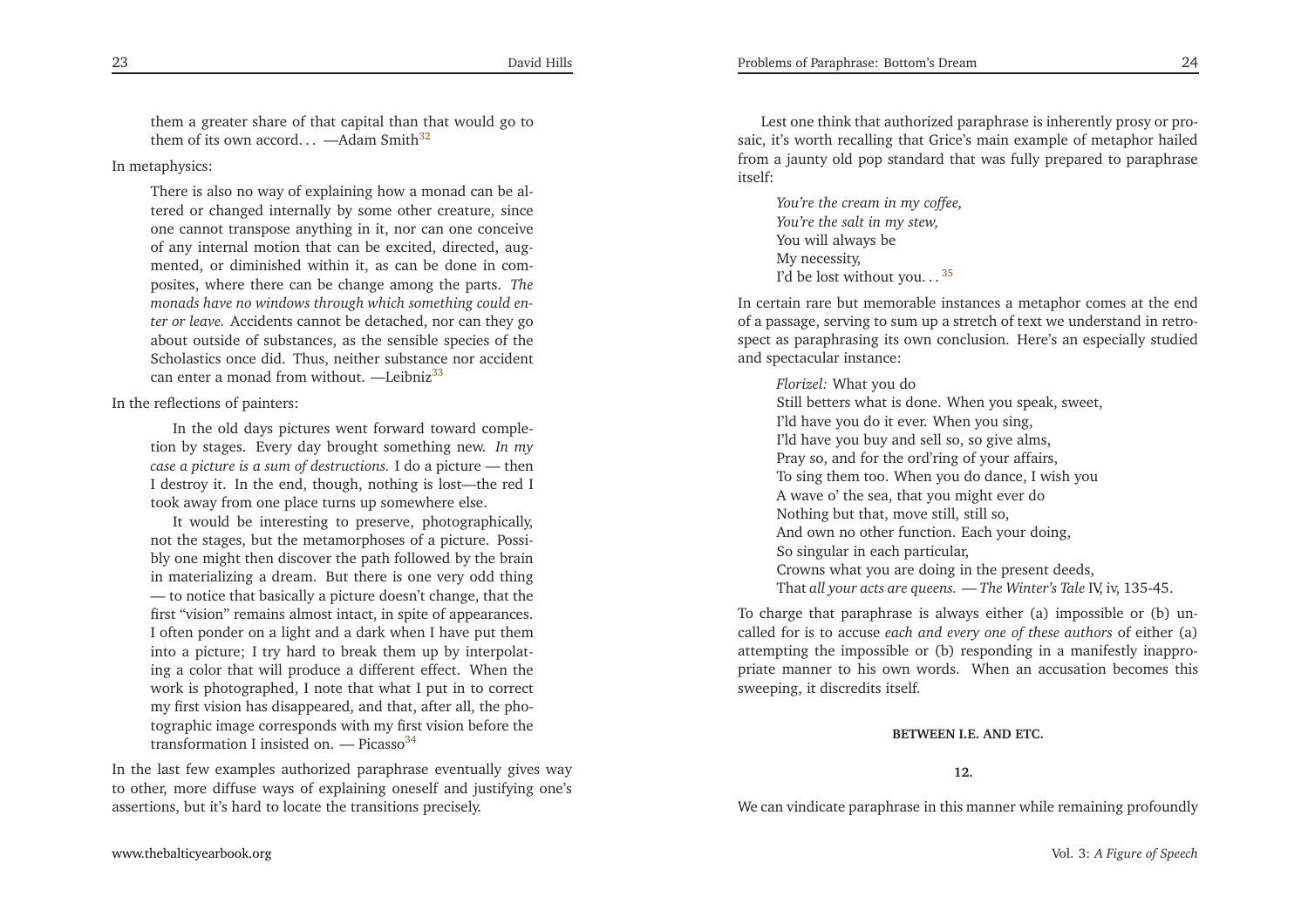puzzled about what it really is, how it really works, and what it reallyaccomplishes.

When first introducing Cavell's views, <sup>I</sup> contrasted telling how to understand <sup>a</sup> <sup>p</sup>iece of language with explaining how to do so. To *tell* another how to understand some words, it suffices to offer himanother how to understand some words, it suffices to offer him some<br>exact or approximate equivalent of the words he finds unintelligible. To *explain* to another how to understand some words, <sup>I</sup> need to pu<sup>t</sup> him in <sup>a</sup> position to dope them out for himself by showing him how they come to mean whatever it is they do mean. Now according to Cavell, the meaning and content of an idiom can simply be told, but the meaning and content of <sup>a</sup> metaphor are things that must be explained. In the case of metaphor, he suggests, this explaining appropriately takes the form of <sup>a</sup> paraphrase. But even if <sup>a</sup> paraphrase isn't <sup>a</sup> surrogate, it certainly looks like some kind of equivalent: <sup>a</sup> mere telling of what words manage to mean, rather than an explaining of how they manageto mean it.

We can restate the puzzle by looking at <sup>a</sup> couple of familiar Latinabbreviations: "i.e." (*id est, that is*) and "etc." (*et cetera*).

The *i.e.* with which paraphrase so often begins suggests that what we are offering when we offer <sup>a</sup> paraphrase is some kind of equivalent for the language we're explaining, even if it's only <sup>a</sup> partial and approximate equivalent — <sup>a</sup> word or <sup>p</sup>hrase or sentence with nearly enough the same meaning and content as the word or <sup>p</sup>hrase or sentence we're out to render more accessible. When the metaphor in question is <sup>a</sup> declarative sentence like "Juliet is the sun," the equivalent in question takes the form of <sup>a</sup> (partial and approximate) restatement. When the metaphor in question is only <sup>a</sup> par<sup>t</sup> of <sup>a</sup> sentence, <sup>a</sup> single word or <sup>p</sup>hrase or clause, the equivalent in question takes the form of <sup>a</sup> (partial and approximate) reformulation. So: *i.e.* suggests that understanding <sup>a</sup> metaphor is <sup>a</sup> kind of *knowledge that* — <sup>a</sup> matter of knowing or seeing that the metaphorically presented meaning and content are (more orless) thus and such.

The *etc.* with which it so often closes, on the other hand, suggests that understanding <sup>a</sup> <sup>g</sup>iven metaphor is <sup>a</sup> kind of *knowledge how,* <sup>a</sup> grasp of <sup>a</sup> procedure, <sup>a</sup> skill or knack for letting the metaphor inspire thoughts that will prove to be worth thinking, <sup>a</sup> skill or knack that might beexercised in any number of different ways on any number of different

occasions. We can attempt to display that skill or knack to one of our teachers or convey it to one of our pupils by exemplifying its exercise in our own conduct, much as we might attempt to display or convey the ability to add whole numbers by doing particular sums on <sup>a</sup> blackboard. But if we're simply exemplifying such <sup>a</sup> skill or knack in paraphrasing <sup>a</sup> metaphor as we do, the language we produce won't be *equivalent* to the language we're trying to explain — any more than <sup>a</sup> particular worked sum would be *equivalent* to <sup>a</sup> genera<sup>l</sup> formula, algorithm, or procedure for adding whole numbers.

#### **13.**

These puzzles become deeper and more concrete when we recall the structure of mainstream accounts of meaning in modern analytic <sup>p</sup>hilosophy. Such accounts are:

- (a) *compositional,* in that they regard the meanings and contents of complex linguistic items (sentences, clauses, <sup>p</sup>hrases) as determined by the meanings and contents borne by their smallest individually significant parts — individual words — and the mannerin which these words are strung together.
- (b) *truth-based,* in that they regard <sup>a</sup> content for an indicative sentence as <sup>g</sup>iven by the specification of <sup>a</sup> truth condition for that sentence — <sup>a</sup> way for the sentence to come out true or instead, false.
- (c) *communication-centered,* in that they take language to be <sup>a</sup> medium wherein we communicate our thoughts to others by enabling them to infer the intentions with which we are speaking from the wordswe utter and their arrangement.

Keeping all this in mind, what happens if we try to think of <sup>a</sup> para<sup>p</sup>hrase as an effort to capture in more nearly literal terms (or at least, less ambitiously metaphorical terms) the meaning and content alreadyaccruing to <sup>a</sup> metaphorical utterance?

 Talk of metaphorical meaning go<sup>t</sup> going in the heyday of behaviorism and logical empiricism, <sup>a</sup> <sup>p</sup>hilosophical moment marked by <sup>a</sup> crip<sup>p</sup>ling confusion of meaning and import, signification and significance,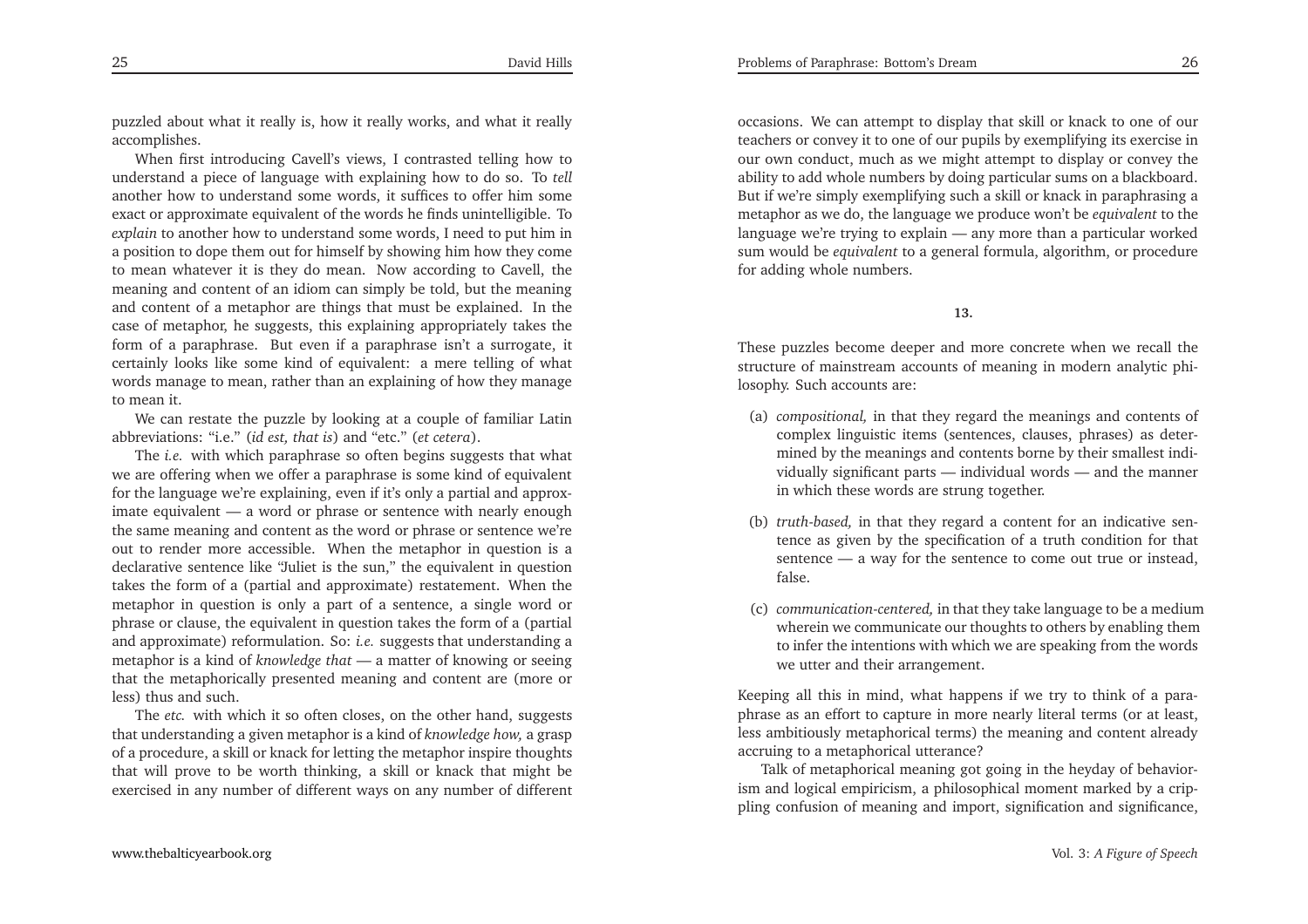what language means and how language matters. The suspicion thus arises that metaphoric meaning so-called is really <sup>a</sup> kind of import, not <sup>a</sup> kind of meaning in the sense pertinent to semantics. The suspicion arises that paraphrase (so-called) is really getting at why <sup>a</sup> metaphor matters, not at what it (semantically) means.

Tolerable paraphrases of one and the same metaphor often proceedalong very different lines:

*Cavell:* Juliet is the warmth of [Romeo's] world; his day be<sup>g</sup>ins with her; only in her nourishment can he grow, etc. *Ted Cohen:* Juliet is the brightest thing [Romeo] knows, everything else is lit by her presence; [he is] inevitably drawnto her although [he] knows this to be dangerous, etc. *Lynne Tirrell:* Juliet is warm; she is bright and dazzling; she

is the center of Romeo's world [?], etc.

*Yours Truly:* <sup>I</sup> understand by Romeo's words that Juliet is worthy to be and about to become the source of whatever emotional comfort, whatever vitality, whatever clarity hislife will contain from here on out.... etc.  $36$ 

Confronted with such an embarrassment of explanatory riches, some will be tempted to conclude that <sup>a</sup> paraphrase (so-called) of "Juliet is the sun" consists of things that merely make for the truth of "Juliet is the sun" taken metaphorically, not of things that are absolutely required for it. Genuine truth conditions are not just sufficient but necessary for the truth of the thing whose truth conditions they are. So to take this line would be to deny that paraphrase <sup>g</sup>ives metaphorical truth conditions, hence to <sup>g</sup>ive up the idea that paraphrase is <sup>a</sup> mode of restatement, approximate or otherwise.

Insist that paraphrase is open-ended and approximate restatement, the verbal counterpart of successive rational approximations to <sup>a</sup> possibly irrational number, and you confront further problems, only one of which is making disciplined formal sense of *approximate equivalence, approximate truth,* and kindred notions in the first <sup>p</sup>lace:

(a) The multiplicity of acceptable nonsynonymous paraphrases of the same metaphor suggests that if paraphrases really gave metaphorical meanings or contents, metaphors would be much more ambiguous than we ordinarily suppose them to be.

- (b) The fact that paraphrases are often stubbornly open-ended suggests that if paraphrases really gave metaphorical meanings or contents, metaphors would seldom be more than partially and imperfectly understood, hence much less comprehensively intelli<sup>g</sup>ible than we ordinarily suppose them to be.
- <span id="page-14-0"></span>(c) What can <sup>p</sup>lausibly turn up in <sup>a</sup> paraphrase of "Juliet is the sun" vastly outruns anything Romeo was <sup>p</sup>lausibly in <sup>a</sup> position to intend by his words, hence it can vastly outrun anything Romeo's words as used by Romeo <sup>p</sup>lausibly could have meant. The thought that what our words mean is <sup>a</sup> matter of what we inferably intend to accomplish by means of them seems to be under threat hereabouts. The approximate restatement view of paraphrase may therefore seem to involve us in <sup>a</sup> rejection of Grice: <sup>a</sup> rejection of communication-centered, inferable-intention accounts of speakermeaning.
- (d) Truth conditions owe much of their prominence in modern semantic thinking to the thought that it doesn't take inarticulate tact of any kind to work out the truth condition for <sup>a</sup> novel utterance; it can always be predicted from the syntax of the utterance and meanings already permanently associated with its constituent words and constructions. Yet it takes <sup>p</sup>lenty of inarticulate tact to accurately paraphrase <sup>a</sup> metaphor like Romeo's. The approximate restatement view of paraphrase may therefore seem to involve us in <sup>a</sup> rejection of Frege, Tarski, and Carnap: <sup>a</sup> rejection of the compositionality of verbal meaning and verbal content.

#### **14.**

Here's one additional worry; so far as <sup>I</sup> know it came into the literature with Donald Davidson. Romeo's words certainly haven't ceased to mean what they ordinarily literally mean. Someone who didn't grasp the ordinary literal meaning of these words would thereby fail to understand Romeo's utterance. So if <sup>a</sup> paraphrase is to <sup>g</sup>ive*a* truth conditional con tent for an utterance, it must be <sup>a</sup> *second* such content; metaphors must be designedly twofold in their meaning, in something of the way punsare. Yet special cases aside, metaphors certainly don't *feel* designedly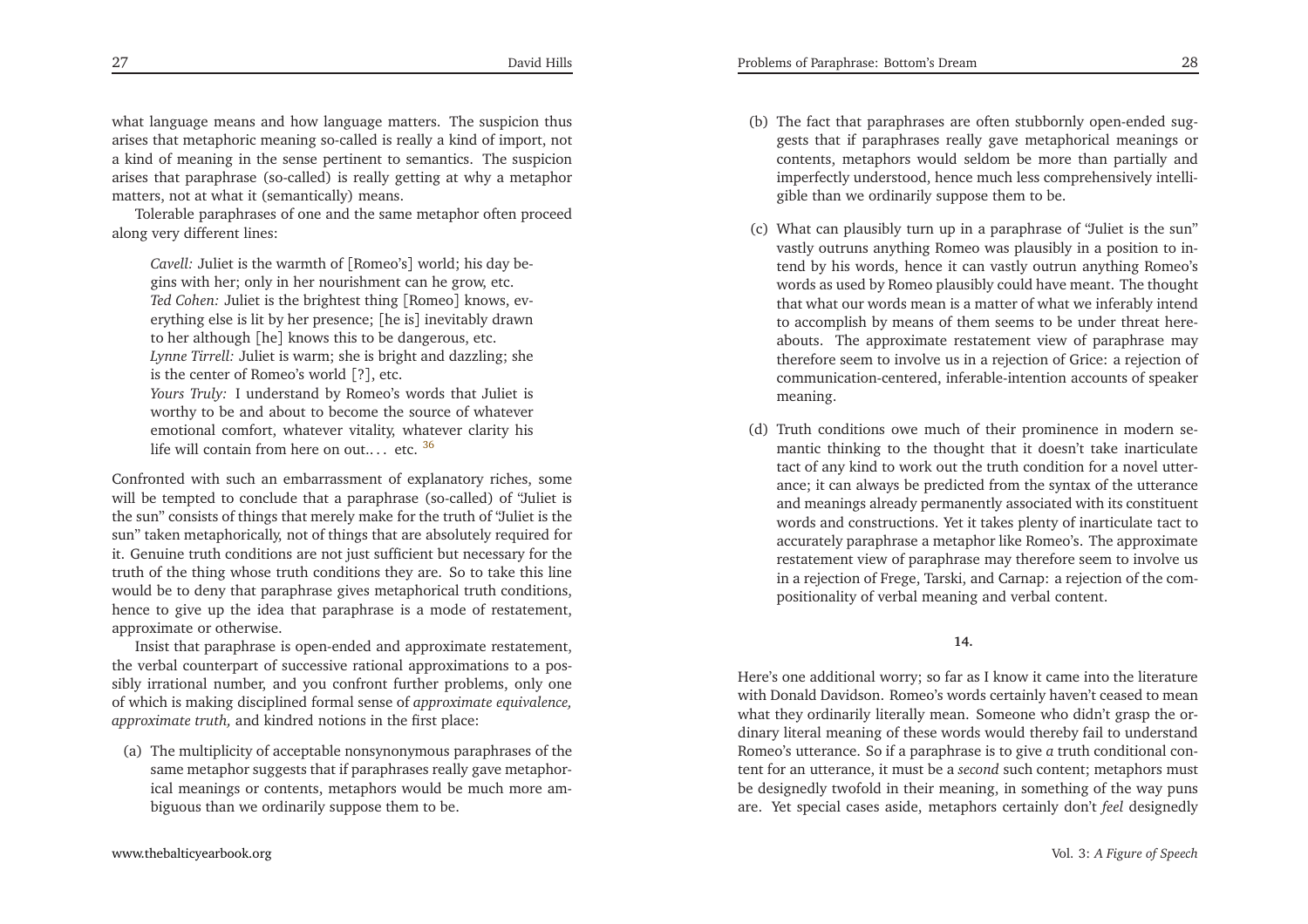twofold, don't *feel* like puns or deliberate equivocations.[37](#page-23-6)

#### **ENEMIES OF PARAPHRASE**

#### **15.**

Suppose you're persuaded by the concise vindication of paraphrase offered by the Horse's Mouth argument. There may still be much to learn from hearing the enemies of paraphrase press their case. I'd like to take up two of these enemies here.

#### <span id="page-15-1"></span>**16.**

First up is Donald Davidson, pressing <sup>a</sup> worry very different from theone <sup>I</sup> just now set aside:

When we try to say what a metaphor "means," we soon realize there is no end to what we want to mention. If someone draws his finger along <sup>a</sup> coastline on <sup>a</sup> map, or mentions the beauty and deftness of <sup>a</sup> line in <sup>a</sup> Picasso etching, how many things are drawn to your attention? You might list <sup>a</sup> grea<sup>t</sup> many, but you could not finish because the idea of finishing would have no clear application. How many facts are conveyed by <sup>a</sup> <sup>p</sup>hotograph? None, an infinity, or one grea<sup>t</sup> unstatable fact? Bad question. <sup>A</sup> <sup>p</sup>icture is not worth <sup>a</sup> thousand words, or any other number. Words are thewrong currency to exchange for a picture.<sup>[38](#page-23-7)</sup>

Davidson appears to be suggesting that metaphors are like <sup>p</sup>ictures in that an artifact of either kind brings to mind or commends to our attention an endless abundance of distinct propositions about the thing or things it takes as its subject, without thereby vouching for the truth of any particular portion of the abundance it serves up. Such artifacts are both richer and poorer than any literal verbal statement: richer in suggestiveness, poorer in outright commitment. It is therefore always <sup>a</sup> mistake to "exchange" <sup>a</sup> <sup>p</sup>icture for <sup>a</sup> literal verbal statement *or* <sup>a</sup> literal verbal statement for <sup>a</sup> <sup>p</sup>icture, since the two sorts of representationaren't in the same line of representational work in the first <sup>p</sup>lace. We

<span id="page-15-2"></span>should never send either to do the job of the other. The same goes, Davidson appears to think, for the relationship between <sup>a</sup> metaphor and any of the literal discursive statements it may move us to consider and eventually endorse.

<span id="page-15-3"></span>Problems of Paraphrase: Bottom's Dream

<span id="page-15-0"></span>If we had <sup>a</sup> valid objection to *paraphrasis* along these Davidsonian lines, we'd have <sup>a</sup> parallel and equally valid objection to *ecphrasis.* Yet the effort to pu<sup>t</sup> into literal words some of the most salient portions of <sup>a</sup> <sup>p</sup>icture's <sup>p</sup>ictorial content is <sup>a</sup> venerable and eminently respectable rhetorical exercise with <sup>a</sup> perennial appeal to those who hope to use either their eyes or their words to the fullest. There's <sup>a</sup> varied and extensive body of ecphrastic poetry, for instance, some of it remarkably faithful to selected aspects of the depicted content of the <sup>p</sup>ictorial works to which it speaks. $3\overline{9}$  Distinct descriptively correct ecphrases of a single work can differ spectacularly in content, organization, and em<sup>p</sup>hasis.[40](#page-23-9) And in the case of ecphrasis, the fact that the idea of *finishing* lacks clear application in no way entails that the idea of *starting* is in the same boat. In any case, it seems hard to deny that paintings *and* photographs *and* metaphors can falsify their subjects, actively misrepresent them in various particular respects. This wouldn't be possible if they were solely in the business of offering suggestions or solely in thebusiness of calling things to our attention.

**17.**

There are deeper issues here as well, issues this compac<sup>t</sup> reply to Davidson admittedly leaves untouched.

If we decide to think in terms of metaphorical truth and falsity in the first <sup>p</sup>lace, it seems overwhelmingly natural to regard metaphorical truth as something that comes in degrees and respects, with the result that <sup>a</sup> <sup>g</sup>iven metaphor can be true to <sup>a</sup> certain degree and false otherwise, true up to <sup>a</sup> certain point and false thereafter, true in certain respects but false in others. In fact, one might suspec<sup>t</sup> that metaphors always fall short of being completely true, always fall short of being true without qualification, even at their truest. After all, it's been <sup>p</sup>lausibly maintained that if pushed too far and relied on too blindly, even thebest metaphor eventually breaks down on us.

If we decide to think of <sup>a</sup> paraphrase as some kind of literal re-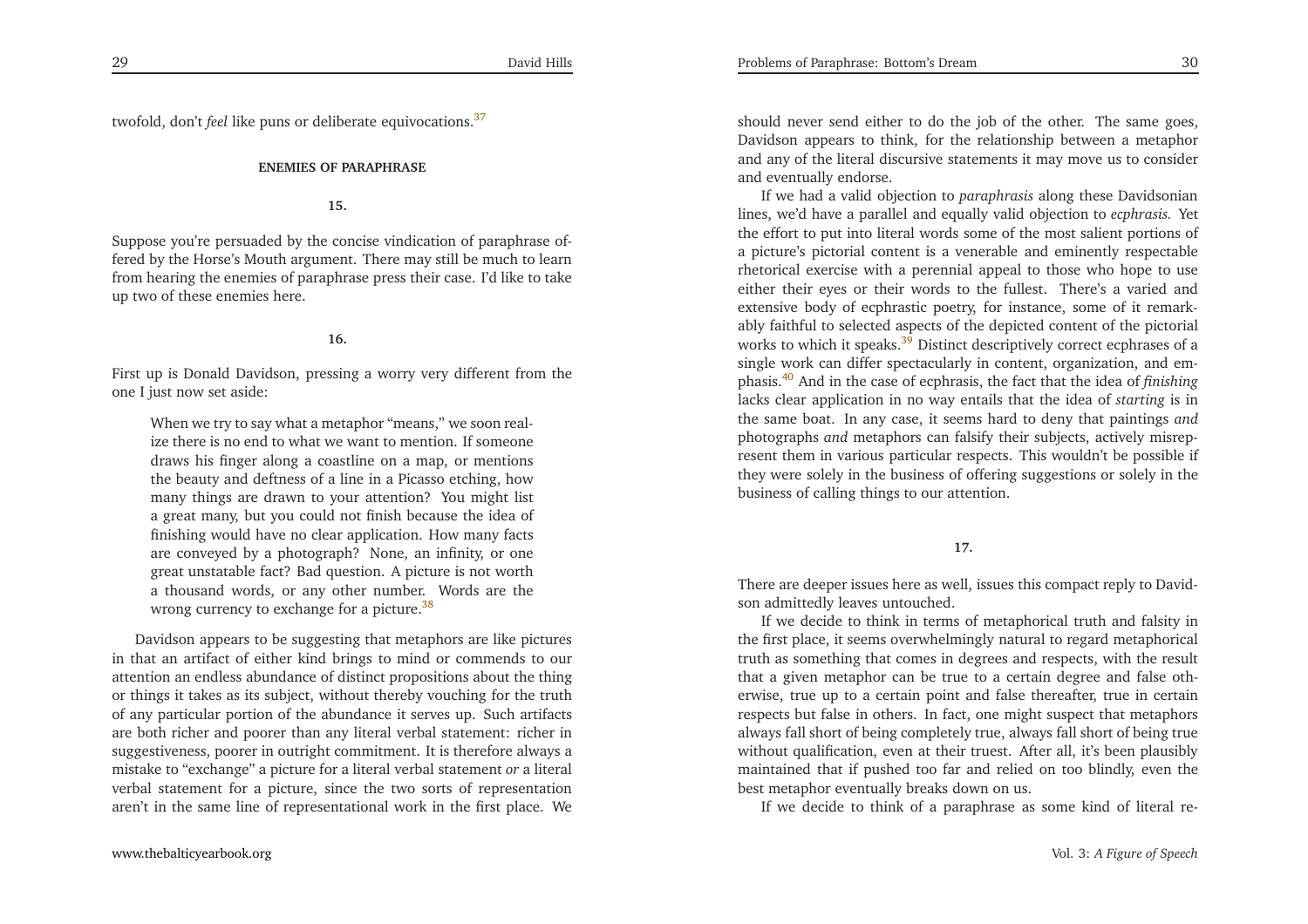statement of an original metaphorical statement, we'll want to concede that in most cases the restatement is only partial or approximate: the original metaphor and any paraphrase of it we can actually offer are at best approximately equivalent, equivalent up to <sup>a</sup> certain point and nonequivalent thereafter. It's often said that propositions are equivalent just in case some further proposition to the effect that they come to the same thing is true. If that's right, <sup>a</sup> statement to the effect that the metaphor and its paraphrase come to the same thing would itselfbe true only up to <sup>a</sup> point and false thereafter.

Yet according to the most entrenched accounts of what it is for <sup>a</sup> sentence or <sup>a</sup> belief to be true or instead, false — those built into standard deductive logic, standard truth-conditional semantics, standard forms of probability and decision theory — <sup>a</sup> potential truth-value bearer is always just <sup>p</sup>lain true, just <sup>p</sup>lain false, or just <sup>p</sup>lain devoid of truthvalue one way or the other. According to these standard theories, truth simply isn't <sup>a</sup> thing that comes in degrees and respects. To be sure, there are nonstandard theories according to which truth *does* come in degrees and respects, theories designed to deal with vagueness and kindred <sup>p</sup>henomena. But they are too new, too ill-understood, and too controversial for students of metaphor to employ them with much confidence. All of which might lead us to suspec<sup>t</sup> that metaphorical truth (so-called) is <sup>a</sup> misleadingly described *worthiness to be relied upon —* on all fours with the truth of <sup>a</sup> true love, <sup>a</sup> true friend, or <sup>a</sup> true test for the presence ofsome chemical substance.

Whatever else they may be in addition, the concrete truth-bearers standard theories concern themselves with — human verbal performances (preeminently written and spoken sentence utterances) and human mental states (preeminently beliefs) — are representations we humans deploy in the course of our ongoing efforts to register and cope with the complex nature of the world around us and within us. Utterances and beliefs constitute but two of many representational media we deploy in the course of these efforts. The others include <sup>p</sup>ictures, maps, diagrams, mental images, conventional signals, and the repertoire of naturally meaningful gestures, postures, and facial expressions that figure in face-to-face human interaction at all times and <sup>p</sup>laces. We may tend to reserve the word "true" for utterances and the like on the one hand and beliefs and the like on the other. Still, in calling an utterance or belief true, we ascribe to it some kind of descriptive accuracy. In calling it false, we ascribe to it some kind of descriptive inaccuracy. And in the various other representational media just mentioned, descriptive accuracy <sup>p</sup>lainly isn't an all-or-nothing affair, <sup>p</sup>lainly does comes in degrees and respects. Indeed, in some of these other media, notably the medium of <sup>p</sup>ictures, it is often the case that descriptive accuracy in certain respects comes at the price of descriptive inaccuracy in certainothers.

 Future theorizing about truth confronts <sup>a</sup> difficult three-way choice. We might decide that utterances and beliefs differ from other familiar representational media in that for them and them alone, descriptive accuracy *is* an all-or-nothing affair, in which case we need <sup>a</sup> non-obvious account of why certain particular representational media account of why certain particular representational media — utterances<br>and beliefs — are special in this extremely striking respect. We might decide that while descriptive accuracy is <sup>a</sup> matter of degrees and respects even when it comes to utterances and beliefs, truth isn't, in which case we need non-obvious accounts of (a) how descriptive accuracy and truth differ from one another and (b) why they are intimately related despite being so profoundly different. Finally, we might decide that our entrenched theories about truth and truth-bearers in logic, semantics, etc. need non-obvious revisions that will permit truth itself to come in degrees and respects after all. We'll have our work cut out for us, whichever choice we eventually make. But for all we know so far, thecorrect choice could be the last one.

#### **18.**

Next up is the American <sup>p</sup>hilosopher-novelist William H. Gass.

Like Davidson, Gass is eager to affirm the cognitive value and interest of metaphors, ye<sup>t</sup> eager to deny that the value or interest of any metaphor derives from the value or interest of any truth the metaphormanages to formulate:

If metaphor is <sup>a</sup> sign of genius, as Aristotle argued, it is because, by means of metaphor, the artist is able to organize whole areas of human thought and feeling, and to organize them concretely, <sup>g</sup>iving his model the quality of sensuous display*.* But <sup>I</sup> do not wish to suggest, by the com-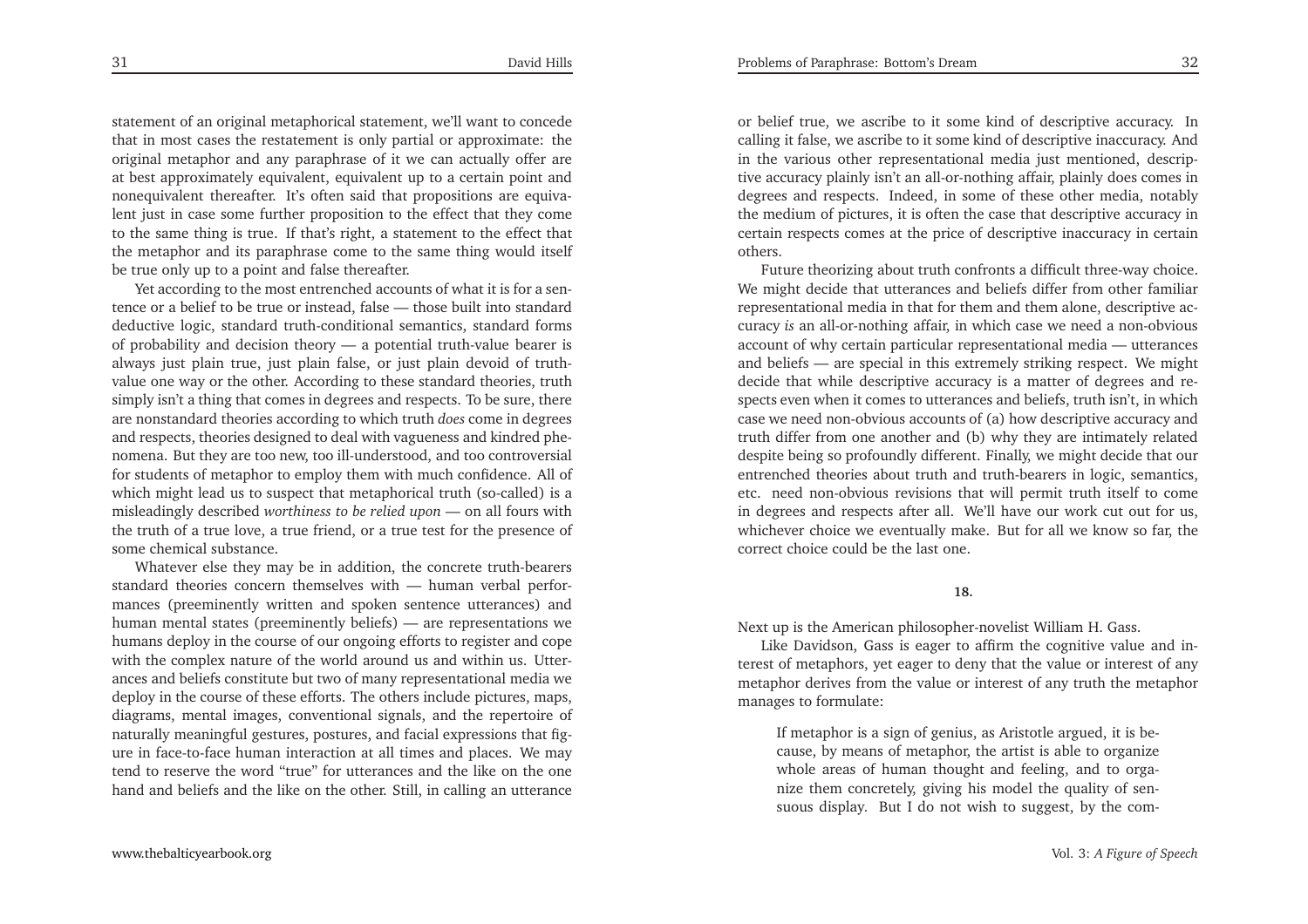parisons with science that <sup>I</sup> have made, that the value of metaphor lies in its truth, or in its power to produce those brilliant flashes of dogmatic light which <sup>I</sup> believe are called "insights" among the critics who pursue literature because they prefer <sup>p</sup>hilosophy but will not submit to the rigorousdiscipline of systematic thought. $41$ 

<span id="page-17-2"></span>According to Gass, metaphor is both "a process of inference" and "a form of presentation or display," whereby we are introduced to or brought vicariously face-to-face with the metaphor's primary sub-ject.<sup>[42](#page-23-11)</sup> Metaphor confounds traditional distinctions between the immediate and the mediated, since it is by inferring things about the primary subject that we are enabled and induced to come face to face with it in our imaginations. And we infer things *about* the primary subject by inferring things *from* . . . whatever it is the primary subject is metaphorically said to be, the *secondary* subject. Gass offers by way of example this famous exchange between Hamlet and Horatio on the windy battlements, as they await the reappearance of the Ghost (I, iv, 1-2):

*Hamlet:* The air bites shrewdly; it is very cold. *Horatio:* It is <sup>a</sup> nipping and an eager air.

He says of this likening of (cold) air to <sup>a</sup> (eager and nippy) dog that it:

has qualities both of proof and of meeting. It seems to presen<sup>t</sup> us with the cold rather than name it, and it seemsto argue the cold rather than be it. $43$ 

<sup>I</sup> read this as follows. The metaphor Hamlet and Horatio jointly elaborate in this passage has the quality of <sup>a</sup> meeting, presents us with the cold instead of naming it, in that the cold Hamlet and Horatio feel isn't so much named or described as *conjured up* in the mind of the listener. <sup>A</sup> properly attentive audience to <sup>a</sup> properly sensitive recital of these lines understands them by imaginatively encountering the cold of which they speak — shivering <sup>a</sup> little, perhaps, as it does so. The metaphor arguesthe cold instead of being it, in that

(a) The presence of cold in this passage isn't due to anything cold in or about the passage itself — there's nothing chilly about the passage's diction, for instance. The presence of cold is an entirely*vicarious* presence.

<span id="page-17-1"></span>(b) We listeners ge<sup>t</sup> from the language of the passage to this cold by an active process of inference from things the air is explicitly saidto do (*bite shrewdly*) and to be (*nipping, eager*).

<span id="page-17-3"></span>What inferences do we make? Gass offers <sup>a</sup> few possibilities:

<span id="page-17-0"></span>The air bites, therefore the air is alive. The air bites shrewdly, therefore the air is wise. It is eager, so it feels. These deductions, upon the information that it nips, and the immediate conclusion that it nips as dogs nip, <sup>g</sup>ive usthe very dog of the air itself.<sup>[44](#page-23-13)</sup>

Gass holds that metaphor involves <sup>a</sup> process of inference or argument, initiated by the speaker, continued by the listener, and managed so as to induce the listener to vicariously experience one thing (here, <sup>a</sup> certain kind and degree of bitter and windy cold) by getting him to infer and thereby conjure up for himself <sup>a</sup> second thing (here, <sup>a</sup> clever nipping dog) — <sup>a</sup> process which calls on the listener to be as passively active or actively passive as <sup>a</sup> well-behaved participant in <sup>a</sup> well-run séance. Horatio takes *the air bites shrewdly* and infers from it such conclusions as that the air must be <sup>a</sup> dog, that it must be clever, excited, eager, nippy, and underfoot (since it has just bitten Hamlet), etc. And in inferring such <sup>a</sup> dog, Horatio conjures it up; the sonorous language with which he announces his conclusions help to turn his ratiocinations into conjurations. It is but <sup>a</sup> small further step from feeling the dog of the air at his ankles to receiving an imaginary nip from this imaginary dog. And in shuddering at this imaginary bite Horatio feels with fresh keenness the bitter and windy cold that Hamlet and he have just now been likening to an imaginary dog. In following Horatio's words and participating in his inferences and conjurations, we <sup>p</sup>laygoers sitting in warm theater seats may likewise shiver in the cold — <sup>a</sup> cold which *for us* is just as imaginary as the dog of the air itself.

How does any of this bear on the possibility and propriety of para<sup>p</sup>hrase? If we regard Hamlet as having said in <sup>a</sup> spirit of metaphor, "The air bites shrewdly," we might be tempted to regard the subsequent words "It is very cold" as Hamlet's own paraphrase of Hamlet's own metaphor, an authorized paraphrase in my sense. We might be tempted to regard Horatio's "It is <sup>a</sup> nipping and an eager air" as Horatio's attemptto do the same thing — namely, paraphrase Hamlet's original metaphor.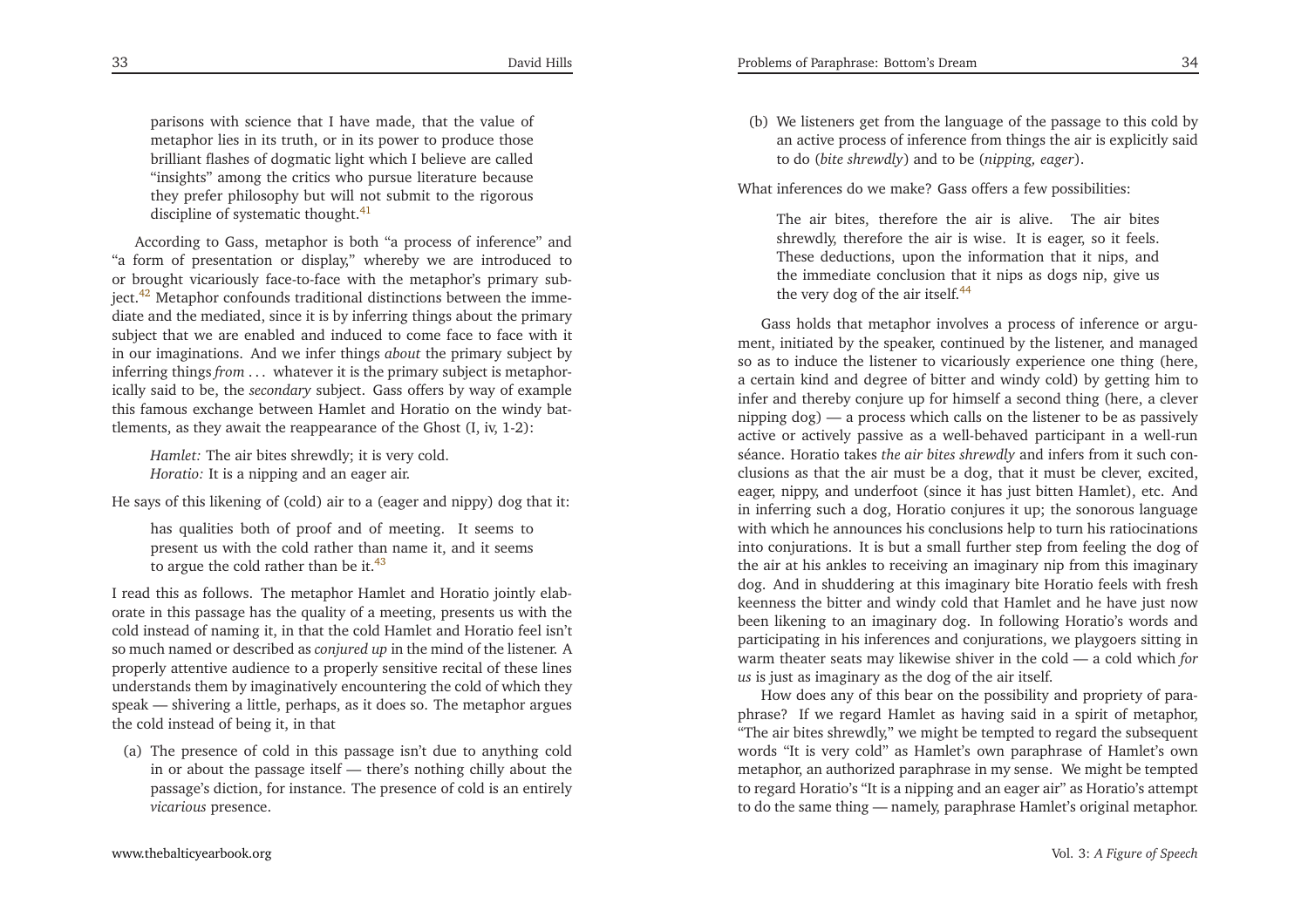<span id="page-18-1"></span>(Cavell indulges in further metaphor when paraphrasing Romeo; why shouldn't Horatio do the same when paraphrasing Hamlet?) To which <sup>I</sup> can imagine Gass responding with three objections:

- (a) If he is right about what Hamlet's language is up to conjuring up <sup>a</sup> dog, with an eye to eliciting <sup>a</sup> shiver or shudder — we'll see that *stating* had nothing to do with it, hence that *restating* is out of the question.
- (b) As for Hamlet's "It is very cold," it is idle, useless, an airpocket of artlessness in the midst of high verbal art, <sup>a</sup> flaw in the passage it purports to clarify, <sup>a</sup> momentary failure on Hamlet's par<sup>t</sup> (orShakespeare's) to remember what he's really about.
- (c) As for Horatio's "It is <sup>a</sup> nipping and an eager air," it works all right, it even works as art. But it functions not as an *explication* of Hamlet's metaphor but as <sup>a</sup> called-for and deliberately elicited *extension* of it. Although Horatio may display his understanding of Hamlet's verbal gesture (and promote its intended effects on Horatio himself) by extending it as he does, this is <sup>a</sup> matter of dis<sup>p</sup>laying his understanding of an invitation by accepting it, not <sup>a</sup> matter of displaying his understanding of <sup>a</sup> statement by rewording it. More generally, one can allow that responses like Cavell's to the metaphors of others are often appropriate, even allow that the ability to produce such responses is criterial for metaphorical understanding, without allowing that these responses are properlyviewed as *paraphrases* of the language to which they respond.

What should we make of all this?

 Gass is flatly and revealingly wrong when he deems "It is very cold" <sup>a</sup> flaw in Hamlet's speech. In general one can and often must step outside one's own metaphors to comment on their operation, and one can do so without ceasing to be both useful and artful. Our own examplesof authorized paraphrase illustrate this point abundantly.

He is also wrong if he supposes that metaphor is invariably or even characteristically engaged in the particular conjuring trick he notices here. Even if metaphor always involves the eliciting of imaginings by means of inferences, the imaginings in question needn't and sometimes can't take the form of sensuously explicit *mental images* of the things

we are supposed to imagine. Consider the traditional metaphor, popular among <sup>p</sup>hilosophers and theologians over many generations, that so fascinated Borges: "The universe is <sup>a</sup> circle whose center is every-where and whose circumference is nowhere."<sup>[45](#page-23-14)</sup> Put that in your pipe and visualize it.

Nevertheless, Gass effectively reminds us that metaphor is <sup>a</sup> region of our life with language where explication and extension, expounding and ballad-writing, bleed into each other in <sup>a</sup> manner that may leave us uncertain which thing we're doing at any <sup>g</sup>iven point*,* and this is something an adequate theory of metaphor should endeavor to understand.

#### <span id="page-18-0"></span>**METAPHOR AND PARAPHRASE: FOUR CONTEMPORARY APPROACHES**

#### **19.**

The vindication of paraphrase doesn't solve or even dissolve any standing <sup>p</sup>hilosophical problems all by itself, ye<sup>t</sup> it makes the *notion* of para<sup>p</sup>hrase more freely available to us for the purpose of articulating our <sup>p</sup>hilosophical options. In particular, it encourages us to view recentaccounts of metaphor as falling into four basic types.

(a) *Comparativist Accounts* (Amos Tversky, Robert Fogelin, SusanHaack)<sup>[46](#page-23-15)</sup> maintain with Quintillian and Cicero that a metaphor is tantamount to an elliptically presented *figurative comparison* or *simile,* true — i.e., figuratively true — just in case its primary subject resembles its secondary subject closely enough *in respects made newly salient by the making of this very comparison,* false otherwise. Paraphrase is an effort to state more or less completely the real or supposed *sources* or *grounds* of this real or supposed resemblance:

- (i) in the case of <sup>a</sup> (figuratively) *true* metaphor, what it is about the primary subject that in fact makes it resemble the secondary subject closely enough in relevant respects, <sup>g</sup>iven what the secondarysubject is actually like;
- (ii) in the case of <sup>a</sup> (figuratively) *false* metaphor, what is it about the primary subject that the speaker would have us think makes itresemble the secondary one closely enough in relevant respects,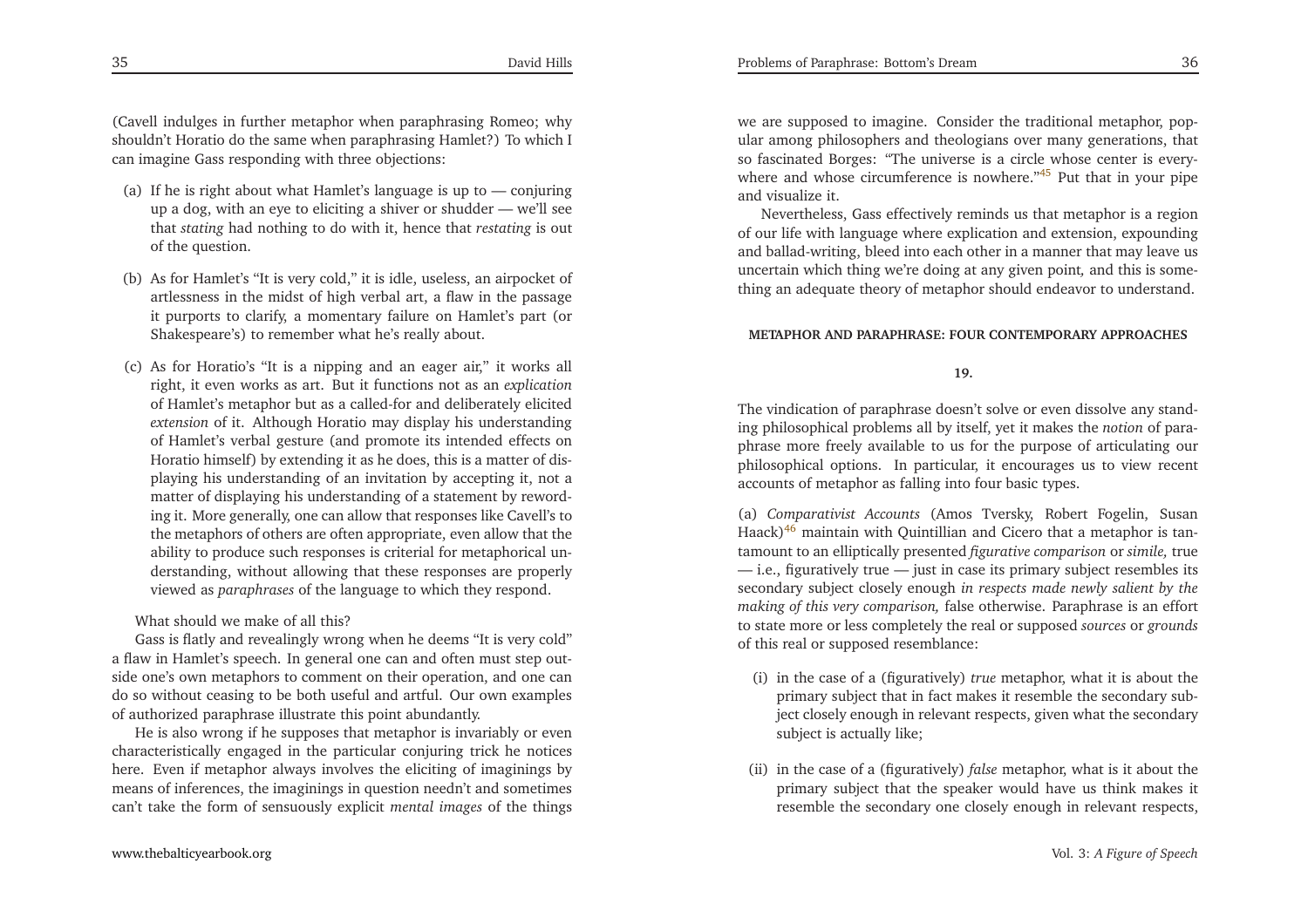<span id="page-19-1"></span><sup>g</sup>iven what the speaker would have us believe about the secondary subject.

(b) *Semantic Twist or Black Market Accounts* (I.A. Richards, Max Black, Monroe Beardsley, Samuel Levinson, Eva Feder Kittay, Harold Skulsky, latter day relevance theorists)<sup>[47](#page-23-16)</sup> maintain that a sentence we construe as <sup>a</sup> metaphor has acquired <sup>a</sup> distinctively metaphorical meaning or at least, <sup>a</sup> distinctively metaphorical truth condition or content. This new meaning or content supplants an old one associated with contextually salient literal construals of the sentence's various constituent words and <sup>p</sup>hrases. It differs from the old one only in contributions associated with constituent words or <sup>p</sup>hrases that are used or best taken metaphorically, the *focal* expression or expressions that serve to introduce the metaphor's *secondary* subject or subjects. The contributions associated with the other constituent words or <sup>p</sup>hrases, the *framing* expressions that speak only of the metaphor's *primary* subject or subjects, remain unchanged from the old (literal) meaning or truth condition to the new(metaphorical) one.

Metaphoric reinterpretation takes <sup>p</sup>lace because the sentence's old literal meaning or truth condition would be improper or incongruous or pointless in some sense or other, at least in the actual context of utterance. There is therefore some sort of incongruous relationship, some sort of disharmony or clash or tension, between the unrevised meanings or contents for the focal expressions and the unrevised meanings or contents for the framing expressions. The focal meanings or contents undergo an adjustment that suffices to resolve or relieve this tension in some manner. (Semantic twist theories differ in how they conceive the mechanisms at work in this process of semantic adjustment.) Para<sup>p</sup>hrase is an effort to re-express the new metaphorically determined sentence meaning or content in more literal or at least, less ambitiouslymetaphorical terms.

(c) *Pragmatic Twist Accounts* (Grice, John Searle, A.P. Martinich, earlyrelevance theorists)<sup>[48](#page-23-17)</sup> maintain that when we indulge in metaphor, we use words and <sup>p</sup>hrases with their standard literal meanings to *say* (put into words) one thing, but we are taken to *mean* — roughly, we are taken as intending to communicate or acknowledge or otherwise indicate — something wholly distinct from what we have literally andstraightforwardly *said.* To pu<sup>t</sup> it another way, *our sentence as used by us*

<span id="page-19-3"></span><span id="page-19-2"></span> (more or less fully and more or less accurately) what was previouslyonly suggested. (d) *Brute Force Accounts* (Donald Davidson, David E. Cooper, RichardRorty, Roger M. White, James Guetti)<sup>[49](#page-23-18)</sup> maintain that in metaphor, no words have gone missing and neither words nor speakers have been induced to mean anything out of the ordinary. Instead, an utterance that would otherwise be idle or pointless produces what Richard Morancalls a "framing effect"<sup>[50](#page-23-19)</sup>: listeners are induced to view or consider or experience the primary subject (or subjects) in <sup>a</sup> certain fresh and spe-

think about, or dwell upon.

**WHY THERE IS NEED AND ROOM FOR <sup>A</sup> FIFTH APPROACH TOMETAPHOR**

cial light, the light afforded by juxtaposition with the secondary subject (or subjects). What makes <sup>a</sup> remark metaphorical is the fact that it induces the framing effect — together, perhaps, with the specific syntactic strategy it employs for this purpose. Paraphrase (so-called) is an effort to offer <sup>a</sup> salient and suggestive sample of the real or apparen<sup>t</sup> truthsabout the primary subject(s) the framing effect induces us to notice,

<span id="page-19-0"></span>means *one* thing, *we in using it* mean or are taken to mean *something else*. (Both "things" being propositional in character.) Metaphor therefore counts as <sup>a</sup> genre of deliberate overt conversational suggestion, akin to such well-studied modes of suggestion as conversational implicature and indirect speech acts. Paraphrase is an effort to ge<sup>t</sup> at what is metaphorically suggested by putting it (or some par<sup>t</sup> of it, or someapproximation to it) directly into words, thereby explicitly blurting out

#### **20.**

Twist theorists are correct when they insist (in opposition to brute forcers) that <sup>a</sup> sentence metaphor presents us with <sup>a</sup> more or less determinate thought, <sup>a</sup> more or less determinate proposition, by distinctively metaphorical means. They are correct when they insist that we <sup>g</sup>ive alternative, more nearly literal expression to such <sup>a</sup> thought when we paraphrase the metaphor that presents it. Twist theorists are also correct when they insist (in opposition to comparativists) that <sup>a</sup> metaphorically presented thought concerns itself solely with <sup>a</sup> metaphor's *primary*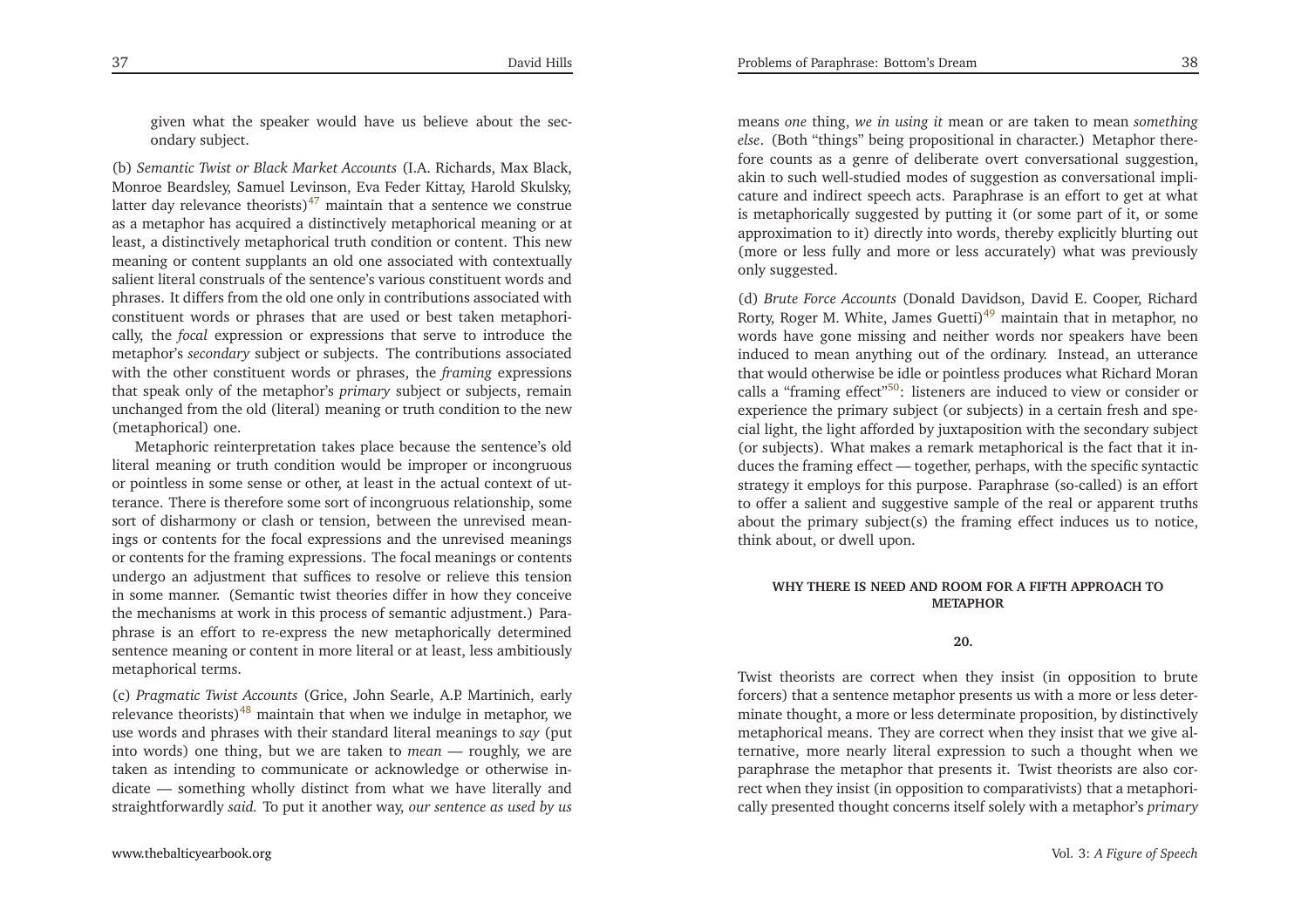subject or subjects, not with any real or putative *likenesses* between primary subjects and secondary ones. Nevertheless, twist-theoretic accounts of how metaphorical presentation works are open to serious objections.

 In the last of the grea<sup>t</sup> grand operas of the Western tradition, the one in which nobody sings <sup>a</sup> note, Alfred Hitchcock's *Vertigo,*[51](#page-23-20) <sup>a</sup> private detective named Scottie (James Stewart) falls in love with the woman he knows as Madeleine (Kim Novak), wife to one Gavin Elster. Madeleine appears to return Scottie's love. She then appears to fall to her death in an event (half accident, half suicide) for which he bitterly and all too <sup>p</sup>lausibly blames himself. Time passes, and Scottie meets <sup>a</sup> woman who calls herself Judy, <sup>a</sup> woman to whom he feels drawn by her uncanny resemblance to his lost love Madeleine, <sup>a</sup> woman who is prepared to love him, <sup>a</sup> woman he promises to love in return *if* she lets him make her over in Madeleine's image. Eventually Judy allows Scottie to do this strange and terrible thing, biting back the humiliation and disgust she feels at each step in her prolonged transformation.

The results of the makeover are utterly stunning, and for good reason. For the Madeleine Scottie knew and loved back then and the Judy he more or less knows and more or less loves now are in fact one and the same woman, <sup>a</sup> woman who <sup>p</sup>lotted with Elster to help him cover up his murder of Elster's actual wife — *Elster's* Madeleine, if you will — by means of her own staged death in the role of *Scottie's* Madeleine. So Scottie's Madeleine, the only Madeleine Scottie ever met, never really existed ye<sup>t</sup> nevertheless really did return his love and still returns it — <sup>I</sup> really mean, <sup>I</sup> suppose, that *Judy* really did and still does return Scottie's love. It's hard to describe <sup>a</sup> hallucination this baroque withoutbuying into it at least <sup>a</sup> little.

Anyway, it turns out Judy has held onto an ornate old-fashioned necklace she had occasion to wear in her role as Madeleine. Eventually she decides to wear it again in her new (third) identity as the madeover Judy. Scottie recognizes it. In recognizing it, he recognizes her. And in recognizing her, he reconstructs what has actually happened to each of them at Gavin Elster's hands. In the climactic encounter, backat the scene of the fake fall, he says to Judy:

*Scottie:* Did he <sup>g</sup>ive you anything?*Judy:* Some money.

*Scottie:* And the necklace. Carlotta's necklace. There was where you made your mistake, Judy. You shouldn't keep souvenirs of <sup>a</sup> killing. You shouldn't have been... You shouldn't have been that sentimental. [Stewart's voice breaks in the patented Stewart manner on the word *sentimental*.] <sup>I</sup> loved you so, Madeleine.

On an entirely acceptable, entirely pertinent literal interpretation of Scottie's utterance, the souvenir Judy shouldn't have kept is the necklace; on <sup>a</sup> more metaphorical interpretation of the same utterance, it's Scottie himself. <sup>I</sup> want to sugges<sup>t</sup> that Scottie and Judy and those of us who are privileged to overhear them in fact construe the utterance *both* ways. It is an instance of what <sup>I</sup> like to call <sup>a</sup> *twice-apt metaphor.* It presents us or confronts us with two different thoughts, embodies two different complaints, simultaneously, in something of the way <sup>a</sup> punmight.

<span id="page-20-0"></span>Taken literally, the utterance is an explanation of how Judy was found out and <sup>a</sup> complaint about how Judy has treated herself. It's reckless to keep an object that connects you so directly to <sup>a</sup> crime in which you are implicated, and it's unhealthy to even want to renew one's memories of such <sup>a</sup> crime and one's role in it with the help ofsouvenirs. This is more than enough to make Scottie's utterance fully and richly significant under the circumstances, and more than enoughto account for his specific choice of words.

Taken metaphorically, the utterance is an eerily appropriate com<sup>p</sup>laint about how Judy has treated and is continuing to treat Scottie. Paraphrase: You shouldn't renew your connection to another person (me) in <sup>a</sup> way that turns him (me) into <sup>a</sup> cooped-up, immobilized bit of private property, simply for the sake of his capacity to help you recall <sup>a</sup> stretch of the pas<sup>t</sup> that both of you would be better off trying to forget. (Of course, <sup>a</sup> parallel complaint could be lodged with even greater justice by Judy against Scottie, and <sup>I</sup> suppose that all concerned realizethis further fact in pretty short order.)

There are four points I'd like to draw from this example.

First, twist theorists favor <sup>a</sup> *satisficing* <sup>p</sup>icture of how interpretation works, <sup>a</sup> <sup>p</sup>icture on which we are to settle for the first interpretation we hit on that strikes us as good enough. On such <sup>a</sup> <sup>p</sup>icture, the *correct* interpretation to assign <sup>a</sup> *successful* utterance is that offered by the sim-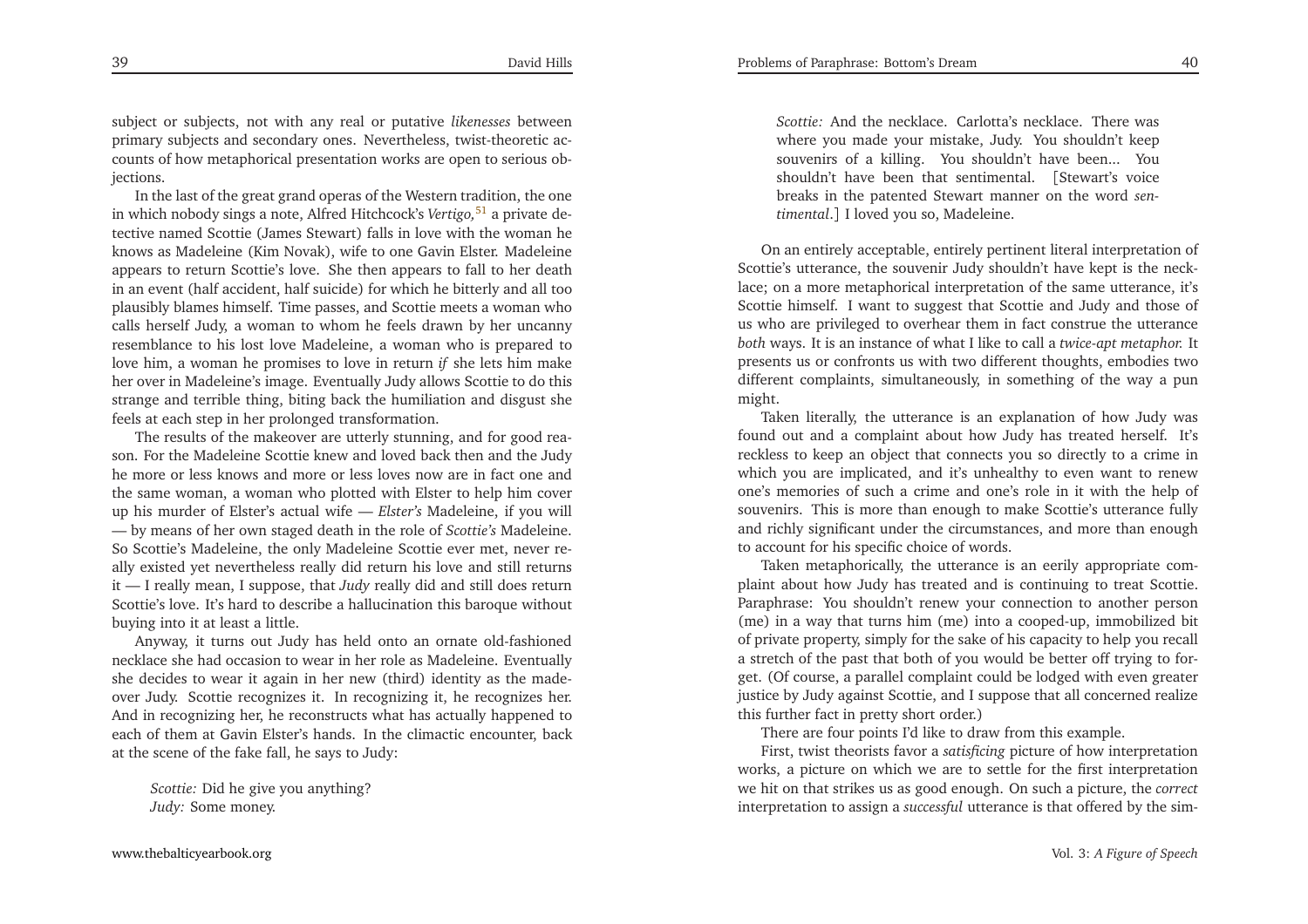<span id="page-21-3"></span><span id="page-21-1"></span><span id="page-21-0"></span><sup>p</sup>lest and most accessible interpretive hypothesis that would (if true) adequately motivate, and hence adequately explain, the production of these particular words under these particular circumstances. But in the case at hand, the simpler interpretive hypothesis that takes Scottie's words literally and leaves it at that *already* adequately motivates his utterance of these words, and such an hypothesis can hardly be less accessible than the richer one bringing in metaphor to punlike effect, since the more complicated hypothesis is based squarely on and squarely incorporates within itself that simpler hypothesis. More generally, <sup>a</sup> satisficing <sup>p</sup>icture is at odds with the fact that many ambitious metaphors are such that we should try to make as much sense of them as we <sup>p</sup>lausibly can, attribute to them as much significance as we <sup>p</sup>lausibly can, even at the risk of embroiling ourselves in fruitless searches for more significance than an utterance's production has <sup>g</sup>iven us positive reason to expect. (Critics are *speculative* intelligences; they invest <sup>a</sup> grea<sup>t</sup> deal of time and energy in digging what turn out to be empty holes in the ground. That's why they deserve the big bucks when one of their wellscomes in.)

 Second, Grice taught us that language use is <sup>a</sup> matter of communication, of getting things across by manifesting our intention to ge<sup>t</sup> them across, with the result that correctly interpreting <sup>a</sup> successful utterance is <sup>a</sup> matter of working out what the speaker inferably intends his audience to make of his words. Yet the metaphoric construal Scottie's utterance promptly and in my opinion rightly suggests to all concerned takes Scottie himself by surprise, with the result that the extra construal he feels called on to assign his own words in retrospect — the extra construal Judy and the rest of us likewise feel called on to assign them comes as <sup>a</sup> nasty shock even to him. (That's why he must grope for <sup>a</sup> moment before coming up with the word "sentimental": he needs that moment to catch up with his own ongoing reinterpretation of his own previous words*.* What other word does the word "sentimental" replace? "Reckless"? "Selfish"?) More generally, the doctrine that the correct interpretation of <sup>a</sup> successful utterance is <sup>a</sup> matter of working out what <sup>a</sup> speaker inferably intends to accomplish by means of his words is at odds with the fact that we regularly resort to metaphor as <sup>a</sup> means of improvisatory experimental thinking out loud, wherein we actively hope tobe taken by surprise by how our own words are best taken.

[www.thebalticyearbook.org](http://www.thebalticyearbook.org/)

<span id="page-21-2"></span>Third: we need to ask ourselves how Scottie and the rest of us actually hit on this supplementary metaphoric understanding of his words. The <sup>p</sup>icture <sup>I</sup> want us to try on for size runs as follows. Scottie's utterance occurs in <sup>a</sup> specially charged atmosphere. Two people who need each other desperately but have done each other appalling damage are searching for some understanding of who they are and what they have done that will offer them <sup>a</sup> way forward — or failing that, an understanding that will show them to be definitively trapped. They are ready to think out loud, ready to brainstorm, even if they aren't actively doing so yet. In this special atmosphere, charged with <sup>a</sup> special set of cognitive and emotional concerns, Scottie's utterance naturally gets reacted to as something he didn't intend for it to be in advance, <sup>a</sup> <sup>p</sup>iece of brainstorming. And when reacted to as <sup>a</sup> bit of brainstorming, it spontaneously cues and elicits <sup>a</sup> certain familiar kind of rule-governed imaginative <sup>p</sup>lay, <sup>a</sup> <sup>p</sup>ickup game of make believe, with the result, perhaps, that all concerned find themselves momentarily <sup>p</sup>icturing Scottie himself, miniaturized and immobile, tucked into <sup>a</sup> jewelry box on Judy'sdresser.<sup>[52](#page-23-21)</sup> This fleeting bit of make believe triggers in turn a metaphoric reconstrual of the utterance that triggered it in the first <sup>p</sup>lace — in <sup>a</sup>manner we might hope to understand in more general terms.

Fourth: Make believe is <sup>a</sup> form of <sup>p</sup>lay, and <sup>p</sup>lay is something we are used to engaging in for the fun of it, for the sake of the <sup>p</sup>leasure or delight that engaging in it affords us or at least, promises to afford us. Indeed, <sup>p</sup>lay is <sup>a</sup> form of activity that owes its momentum and coherence and public intelligibility to the way <sup>p</sup>layers' actions are elicited by and interpreted in light of their sense — up to <sup>a</sup> point, their *shared* sense — of what it would be the most fun to do next and what sense it would be the most fun to make of what they have done already. If this is right, we'll need to find <sup>a</sup> sense in which an audience's sense of fun — up to <sup>a</sup> point, its shared sense of fun — informs and regulates what it spontaneously makes of utterances like Scottie's. We'll need to find <sup>a</sup>place for pleasure on this scene of pain.<sup>[53](#page-23-22)</sup>

#### **Notes**

Quoted and helpfully discussed in Thomas B. Stroup, "Bottom's Name and HisEpiphany," *Shakespeare Quarterly* 29:1 (Winter 1978), 79-82.

*[<sup>2</sup>](#page-2-0) <sup>A</sup> Midsummer Night's Dream,* The Arden Shakespeare, 2nd series (London: Methuen,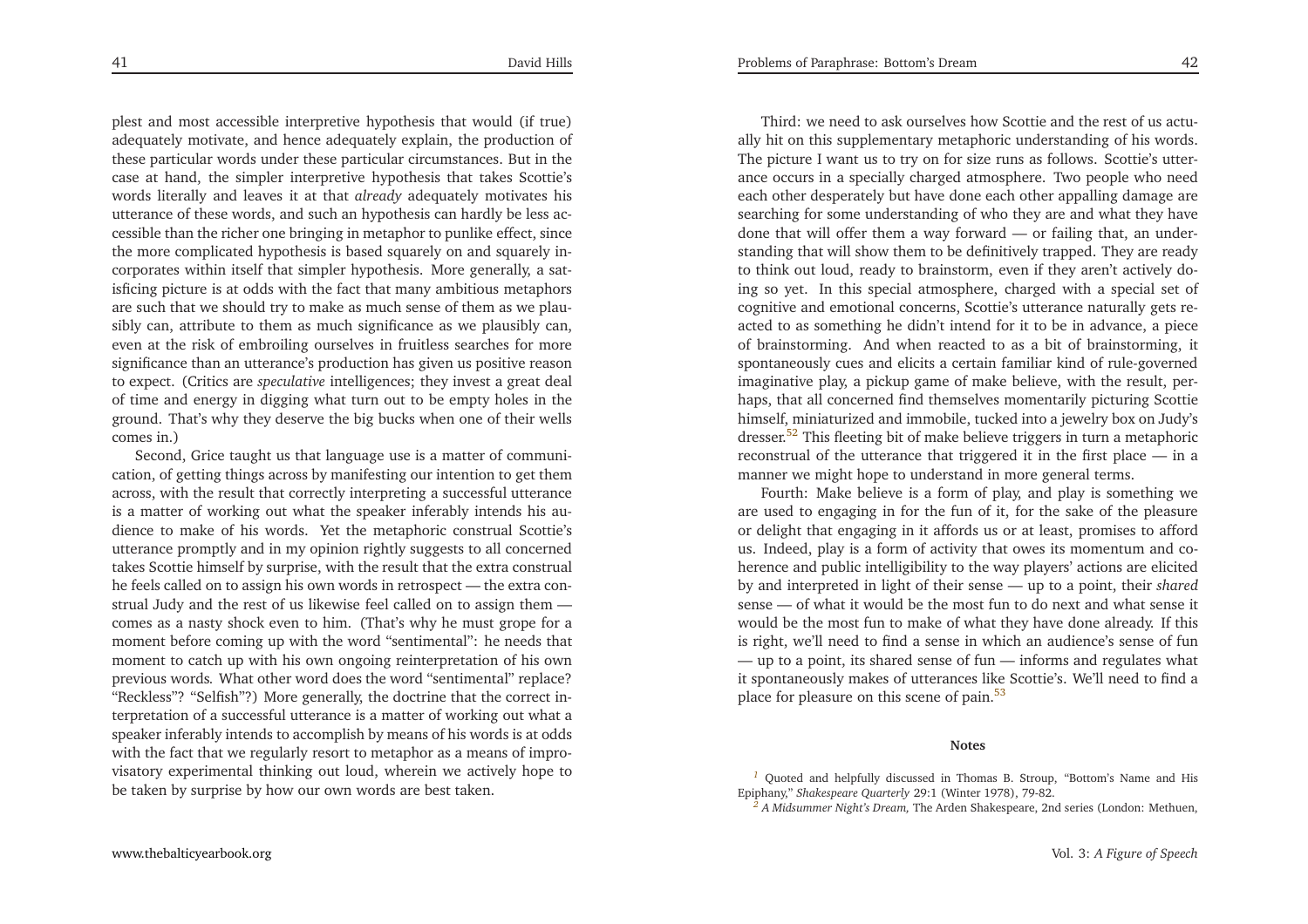<span id="page-22-28"></span><span id="page-22-27"></span><span id="page-22-26"></span><span id="page-22-25"></span><span id="page-22-24"></span><span id="page-22-23"></span><span id="page-22-22"></span><span id="page-22-21"></span><span id="page-22-12"></span><span id="page-22-11"></span><span id="page-22-10"></span><span id="page-22-9"></span><span id="page-22-8"></span>1979), cxvii.

*[3](#page-3-0)* "What Metaphors Mean" (1978), in his *Inquiries into Truth and Interpretation* (Oxford: Clarendon Press, 1984), 245-64. Quotation is from 245.

*[4](#page-3-1)* In his *Must We Mean What We Say? <sup>A</sup> Book of Essays* (New York: Charles Scribners Sons, 1969), 73-96. My quotations all come from 78-9.

*[5](#page-3-2)* Das Werk ist die Totenmaske der Konzeption. Walter Benjamin, *Einbahnstraße* (1928), reprinted in *Schriften,* v. <sup>1</sup> (Frankfurt a. M: Suhrkamp Verlag, 1955), 515-81. The quotation is from 538.

*[6](#page-4-0)* Cavell's suggestions about the paraphrasability of metaphor have roots in Wittgenstein's discussion of something he called *secondary sense.* See *Philosophical Investigations* 2, xi, especially p. 216, and Cora Diamond, "Secondary Sense" in her *The Realistic Spirit: Wittgenstein, Philosophy, and the Mind* (Cambridge and London: MIT Press, 1991), 225- 42.

 *[7](#page-4-1)* The British painter Graham Sutherland was fond of this way of talking about representational painting; Cranach's way with the female nude is one of Sutherland's own examples of painterly paraphrase, garnered from <sup>a</sup> <sup>p</sup>iece in the *New Statesman* (14 May 1965) and reported by the online *OED.*

*[8](#page-5-0) After Babel: Aspects of Language and Translation,* 3rd ed. (Oxford and New York: Oxford University Press, 1998), 267-9. Steiner's quotations here are from Dryden's 1680 preface to *Ovid's Epistles, Translated by Several Hands.* In the twentieth century Ezra Pound and Robert Lowell knowingly and spectacularly defied Dryden's second set of strictureson many occasions; Lowell even called the fruits of his defiance *imitations.*

*[9](#page-5-1)* Preface to *Translations from Virgil* (1697), quoted in Steiner, 269.

*[10](#page-5-2)* On the power and falsity of this idea in aesthetics generally and the improvised, makeshift, often downright ramshackle nature of real artistic achievement, see Meyer Schapiro, "On Perfection, Coherence, and Unity of Form and Content," in *Theory and* Philosophy of Art: Style, Artist, and Society, Selected Papers, Volume 4 (New York: George Braziller, 1994), 33-50; and the discussion of myth, art, and *bricolage* in Claude Lévi-Strauss, *The Savage Mind,* trans. anon. (Chicago: University of Chicago Press, 1966), 1-33.

 *[11](#page-6-0)* "You've heard me say — perhaps too often — that poetry is what is lost in translation. It is also what is lost in interpretation. That little poem ['Stopping by Woods on <sup>a</sup> Snowy Evening'] means just what it says and it says what it means, nothing less but nothing more." Quoted by Louis Untermeyer in *Robert Frost: <sup>A</sup> Backward Look,* <sup>a</sup> <sup>1964</sup> Lecture at the Library of Congress (Washington: Library of Congress Reference Department, 1964), 18. This from the guy who told us in "The Constant Symbol" that poetry is [always] "metaphor, saying one thing and meaning another, saying one thing in terms of another, the <sup>p</sup>leasure of ulteriority"! See *Collected Poems, Prose, and Plays,* ed. Richard Poirier and Mark Richardson (New York: Library of America, 1995), 786. Perhaps <sup>a</sup> foolishconsistency is the hobgoblin of little minds.

*[12](#page-6-1) Biographia Literaria* (London: Everyman, 1975), chap. 22, 263. See also chap. 1, 12.

<sup>[13](#page-6-2)</sup> Benedetto Croce, The Aesthetic as the Science of Expression and of the Linguistic in *General* [Part <sup>1</sup>], trans. Colin Lyas (Cambridge: Cambridge University Press, 1992), 76-7.

*[14](#page-7-0) The Well-Wrought Urn: Studies in the Structure of Poetry* (New York: Reynal & Hitchcock, 1947), 196-9, 203-4, 207.

*[15](#page-7-1)* An especially influential early Winters essay, and the one Cavell himself principally

<span id="page-22-20"></span><span id="page-22-19"></span><span id="page-22-18"></span><span id="page-22-17"></span><span id="page-22-16"></span><span id="page-22-15"></span><span id="page-22-14"></span><span id="page-22-13"></span><span id="page-22-7"></span><span id="page-22-6"></span><span id="page-22-5"></span><span id="page-22-4"></span><span id="page-22-3"></span><span id="page-22-2"></span><span id="page-22-1"></span><span id="page-22-0"></span>relies upon, is "The Experimental School in American Poetry," originally published in1937, reprinted in *In Defense of Reason* (Denver: Alan Swallow, 1947).

*[16](#page-7-2)* As proves to be the case, Winters thinks, with "Highway since you my chief Parnassus be," Sonnet 92 of Sidney's *Astrophil and Stella.* See *Forms of Discovery: Critical and*Historical Essays on the Forms of the Short Poem in English (Denver: Alan Swallow, 1967), 31. The paraphrase is hilariously reductive, but Winters immediately comments: "I do not offer this paraphrase as an equivalent of the poem (in this respec<sup>t</sup> <sup>I</sup> am far more hesitant than that modern master of paraphrase, Mr. Cleanth Brooks); nor do <sup>I</sup> offer it in levity." For evidence that Winters did regard Brooks as <sup>a</sup> master of paraphrase, hence as rather frequently and wonderfully guilty of what he, Brooks, considered heresy, see *Forms of Discovery,* 75.

<sup>[17](#page-8-0)</sup> "Secondary Sense," 233. Diamond invites us to compare her experience with a similar one reported by John Ruskin, *Modern Painters* vol 2, Appendix 1.

*[18](#page-9-0)* "Feeling and Precision," in *The Complete Prose of Marianne Moore,* ed. Patricia C. Willis (New York: Viking Penguin, 1986), 396-402. Quotation from 396.

*[19](#page-9-1)* <sup>A</sup> recurrent theme in Ted Cohen's work. See especially "Metaphor and the Cultivation of Intimacy," *Critical Inquiry* <sup>5</sup> (1), 1978, 3-12; and "Some Philosophy, in Two Parts," in *Pursuits of Reason: Essays in Honor of Stanley Cavell*, ed. Ted Cohen, Paul Guyer, and Hilary Putnam (Lubbock: Texas Tech University Press, 1993), 385-401.

*[20](#page-9-2)* Robert Frost, *Collected Poems, Prose, and Plays,* 27-8.

*[21](#page-9-3)* William Strunk and E.B. White, *The Elements of Style,* 2nd ed. (New York: Macmillan, 1972), 67.

*[22](#page-9-4)* MGM 1940. Directed by George Cukor; written by Donald Ogden Stewart and Waldo Salt, based on the <sup>p</sup>lay of the same name by Philip Barry; produced by JosephL. Mankiewicz.

*[23](#page-10-0) Party Going,* in *Loving; Living; Party Going* (Harmondsworth, Middlesex: Penguin, 1993), 495.

<sup>[24](#page-10-1)</sup> Les Fleurs du Mal: The Complete Text of the Flowers of Evil, trans. Richard Howard (New York: David R. Godine, 1983), <sup>5</sup>

 *[25](#page-10-2) Swann's Way,* trans. C.K. Scott-Moncrieff and Terence Killmartin (Harmondsworth, Middlesex: Penguin, 1997), 173.

*[26](#page-10-3)* James Merrill, "The Education of the Poet," *Collected Prose,* ed. J.D. McClatchy andStephen Yenser (New York: Alfred A. Knopf, 2004), 9-18. The quotation is from 12.

*[27](#page-11-0)* Pensée 347 in the Brunschvicq numbering, trans. W.F. Trotter (New York: Dutton, 1958), 97: L'homme <sup>n</sup>'est qu'un roseau, le <sup>p</sup>lus faible de la nature ; mais <sup>c</sup>'est un roseau pensant. Il ne faut pas que l'univers entier <sup>s</sup>'arme pour l'écraser : une vapeur, une goutte d'eau, suffit pour le tuer. Mais, quand l'univers l'écraserait, l'homme serait encore <sup>p</sup>lus noble que ce qu<sup>i</sup> le tue, puisqu'il sait qu'il meurt, et l'avantage que l'univers <sup>a</sup> sur lui, l'univers <sup>n</sup>'en sait rien.

*[28](#page-11-1)* "Evolution and Ethics: Prolegomena", *Collected Essays,* v. 9 (New York: Appleton, 1894), 1-41. Quotation is from 28.

*[29](#page-11-2)* "The Good Man," from *The Smart Set* (1923), reprinted in Alastair Cooke, *The Vintage Mencken* (New York: Vintage Press, 1955)*,* 126-7. Quotation is from 126.

*[30](#page-11-3)* "The Consolations of History," in *Abinger Harvest* (1936). Reprinted in v. <sup>10</sup> of *The Abinger Edition of E.M. Forster,* ed. Elizabeth Heine (London: André Deutsch Limited, 1996), 159-62. Quotation is from 159.

*[31](#page-11-4) Principles of Psychology,* authorized ed., v. <sup>1</sup> (New York: Henry Holt & Company,